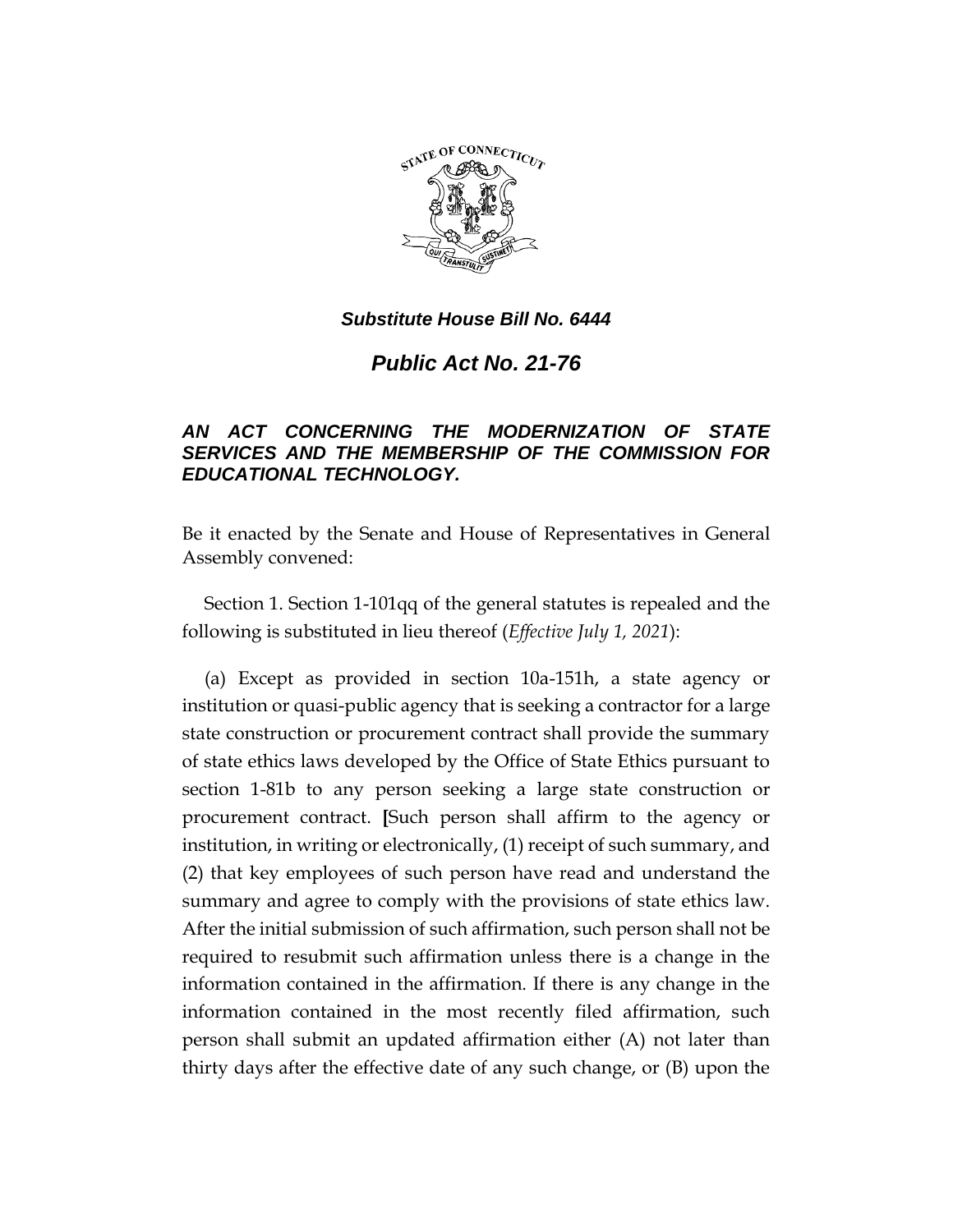submittal of any new bid or proposal, whichever is earlier.**]** No state agency or institution or quasi-public agency shall **[**accept a bid or proposal for**]** enter into a large state construction or procurement contract **[**without such affirmation**]** unless such contract contains a representation that the chief executive officer or authorized signatory of the contract and all key employees of such officer or signatory have read and understood the summary and agree to comply with the provisions of state ethics law.

(b) Except as provided in section 10a-151h, prior to entering into a contract with any subcontractors or consultants, each large state construction or procurement contractor shall **[**(1)**]** provide the summary of state ethics laws described in subsection (a) of this section to all subcontractors and consultants. **[**, and (2) obtain an affirmation from each subcontractor and consultant that such subcontractor and consultant has received such summary and key employees of such subcontractor and consultant have read and understand the summary and agree to comply with its provisions. The contractor shall provide such affirmations to the state agency, institution or quasi-public agency not later than fifteen days after the request of such agency, institution or quasi-public agency for such affirmation.**]** Each contract entered into with a subcontractor or consultant on or after July 1, 2021, shall include a representation that each subcontractor or consultant and the key employees of such subcontractor or consultant have read and understood the summary and agree to comply with the provisions of state ethics law. Failure to **[**submit such affirmations in a timely manner**]** include such representations in such contracts with subcontractors or consultants shall be cause for termination of the large state construction or procurement contract.

(c) Each contract with a contractor, subcontractor or consultant described in subsection (a) or (b) of this section shall incorporate such summary by reference as a part of the contract terms.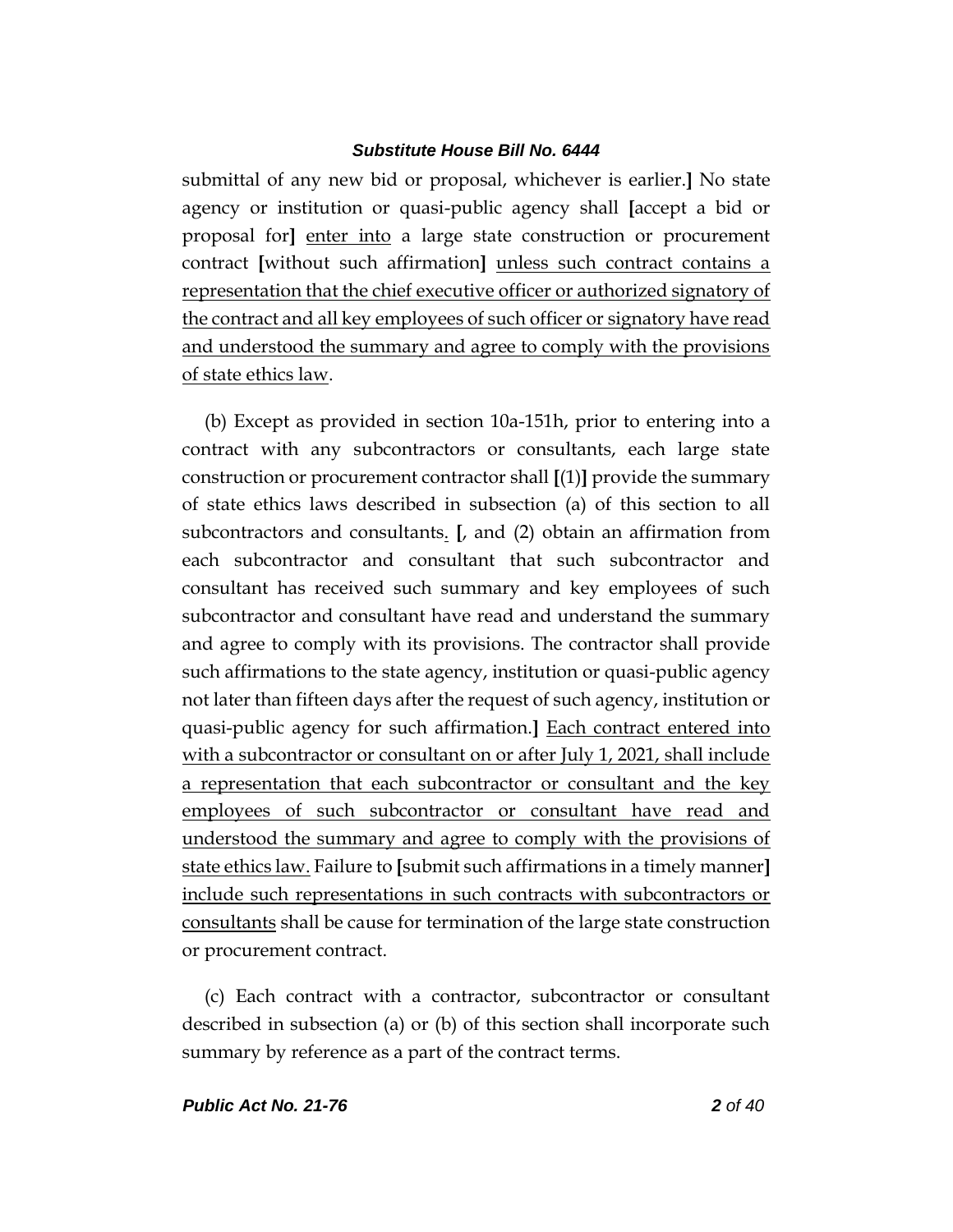Sec. 2. Section 4-252 of the general statutes is repealed and the following is substituted in lieu thereof (*Effective July 1, 2021*):

(a) Except as provided in section 10a-151f, on and after July 1, **[**2006**]** 2021, no state agency or quasi-public agency shall execute a large state contract unless **[**the state agency or quasi-public agency obtains the written or electronic certification**]** such contract contains the representation described in this section. **[**Each such certification shall be sworn as true to the best knowledge and belief of the person signing the certification, subject to the penalties of false statement. If there is any change in the information contained in the most recently filed certification, such person shall submit an updated certification either (1) not later than thirty days after the effective date of any such change, or (2) upon the submittal of any new bid or proposal for a large state contract, whichever is earlier. Such person shall also submit to the state agency or quasi-public agency an accurate, updated certification not later than fourteen days after the twelve-month anniversary of the most recently filed certification or updated certification.**]**

(b) The official or employee of such state agency or quasi-public agency who is authorized to execute state contracts shall **[**certify**]** represent that the selection of the most qualified or highest ranked person, firm or corporation was not the result of collusion, the giving of a gift or the promise of a gift, compensation, fraud or inappropriate influence from any person.

(c) Any principal or key personnel of the person, firm or corporation submitting a bid or proposal for a large state contract shall **[**certify**]** represent:

(1) That no gifts were made by (A) such person, firm, corporation, (B) any principals and key personnel of the person, firm or corporation, who participate substantially in preparing bids, proposals or negotiating state contracts, or (C) any agent of such person, firm,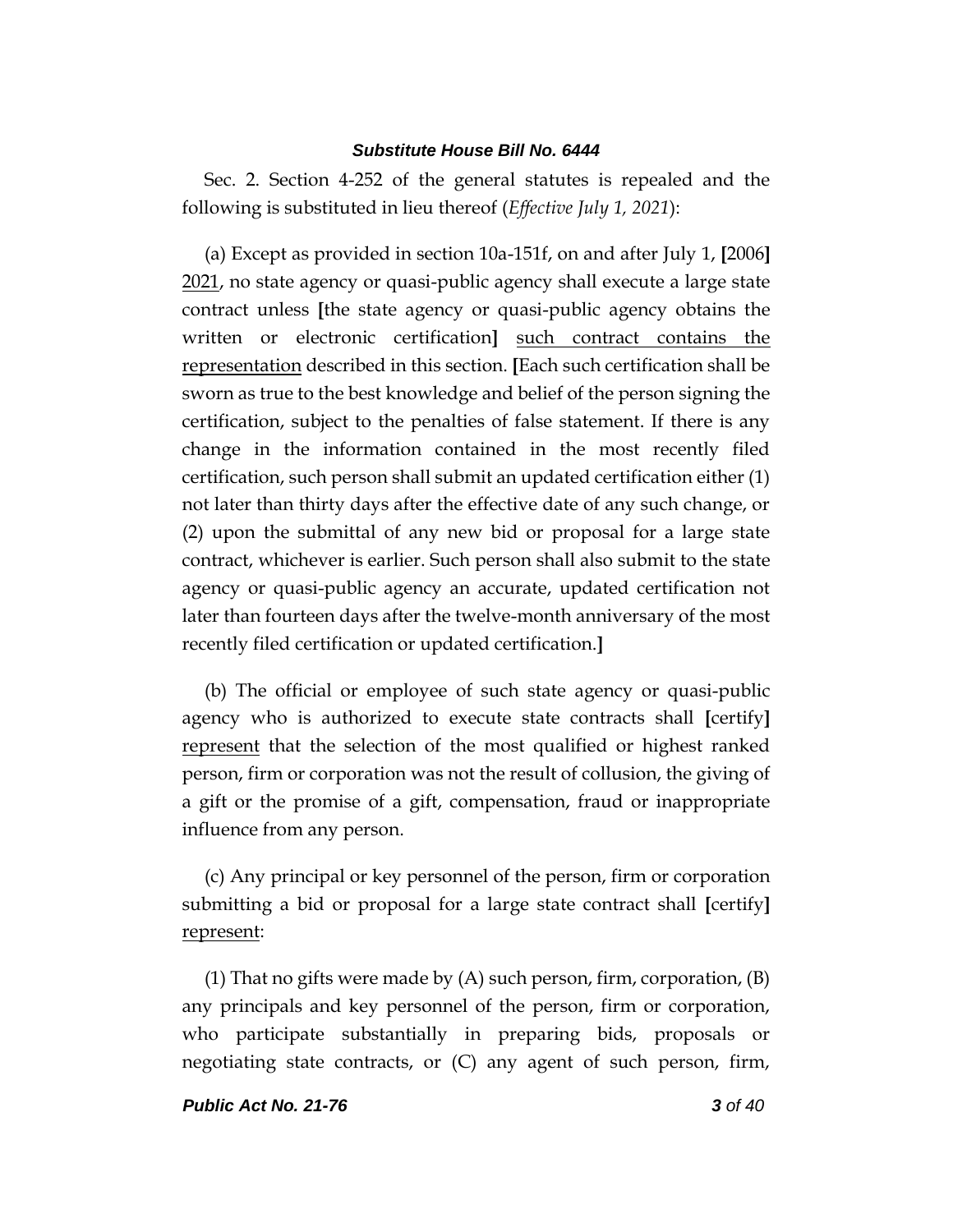corporation or principals and key personnel, who participates substantially in preparing bids, proposals or negotiating state contracts, to (i) any public official or state employee of the state agency or quasipublic agency soliciting bids or proposals for state contracts, who participates substantially in the preparation of bid solicitations or requests for proposals for state contracts or the negotiation or award of state contracts, or (ii) any public official or state employee of any other state agency, who has supervisory or appointing authority over such state agency or quasi-public agency;

(2) That no such principals and key personnel of the person, firm or corporation, or agent of such person, firm or corporation or principals and key personnel, knows of any action by the person, firm or corporation to circumvent such prohibition on gifts by providing for any other principals and key personnel, official, employee or agent of the person, firm or corporation to provide a gift to any such public official or state employee; and

(3) That the person, firm or corporation is submitting bids or proposals without fraud or collusion with any person.

(d) Any bidder or proposer that does not **[**make the certification**]** agree to the representations required under this section shall be **[**disqualified**]** rejected and the state agency or quasi-public agency shall award the contract to the next highest ranked proposer or the next lowest responsible qualified bidder or seek new bids or proposals.

(e) Each state agency and quasi-public agency shall include in the bid specifications or request for proposals for a large state contract a notice of the **[**certification**]** representation requirements of this section.

Sec. 3. Section 4-252a of the general statutes is repealed and the following is substituted in lieu thereof (*Effective July 1, 2021*):

*Public Act No. 21-76 4 of 40* (a) For purposes of this section, "state agency" and "quasi-public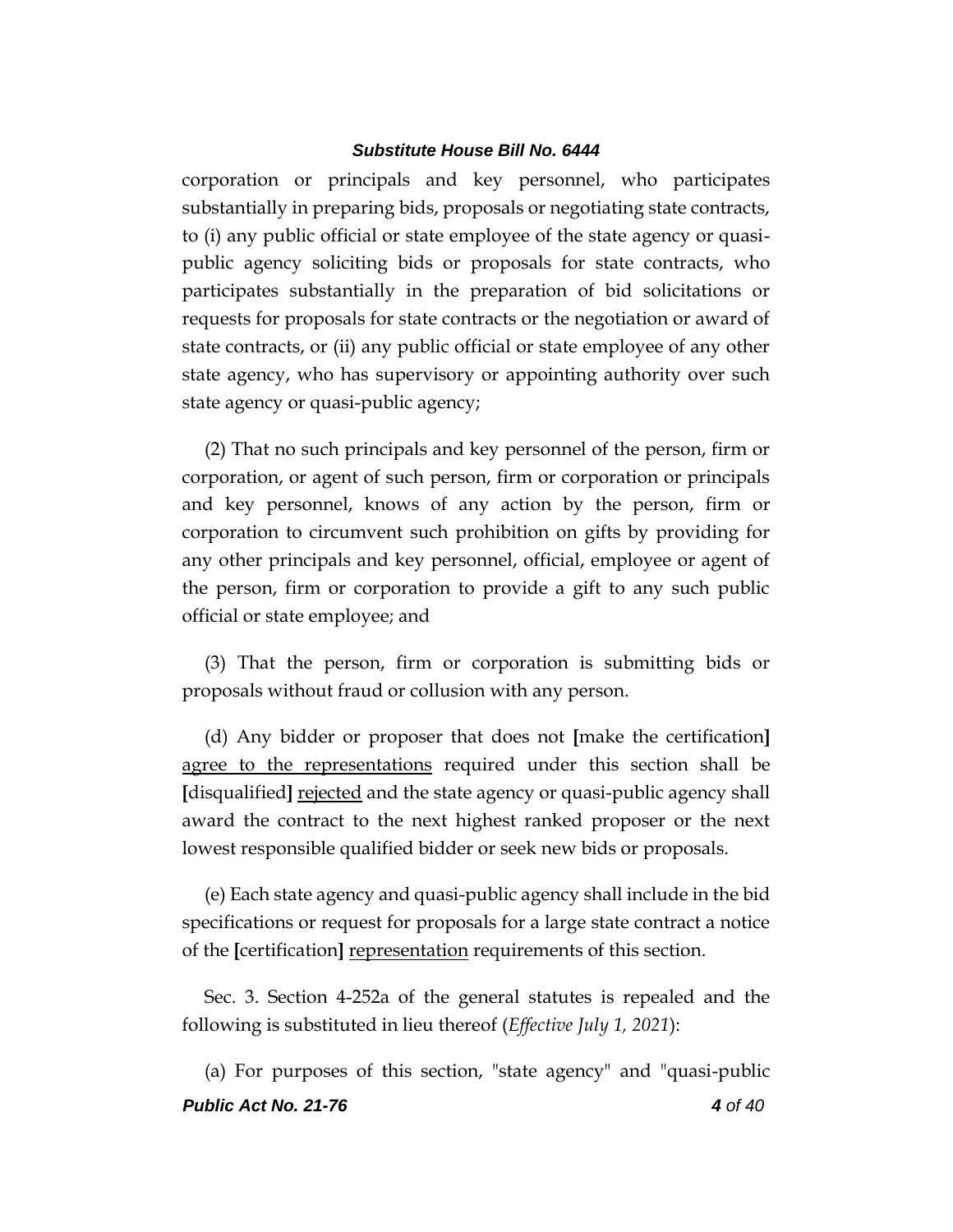agency" have the same meanings as provided in section 1-79, "large state contract" has the same meaning as provided in section 4-250 and "entity" means any corporation, general partnership, limited partnership, limited liability partnership, joint venture, nonprofit organization or other business organization whose principal place of business is located outside of the United States, but excludes any United States subsidiary of a foreign corporation.

(b) No state agency or quasi-public agency shall enter into any large state contract, or amend or renew any such contract with any entity **[**who (1) has failed to submit a written certification indicating whether or not such entity has**]** unless such contract contains a certification that such entity has not made a direct investment of twenty million dollars or more in the energy sector of Iran on or after October 1, 2013, as described in Section 202 of the Comprehensive Iran Sanctions, Accountability and Divestment Act of 2010, **[**or has**]** and has not increased or renewed such investment on or after said date. **[**, or (2) has submitted a written certification indicating that such entity has made such an investment on or after October 1, 2013, or has increased or renewed such an investment on or after said date. Each such certification shall be sworn as true to the best knowledge and belief of the entity signing the certification, subject to the penalties of false statement.**]**

(c) Each state agency and quasi-public agency shall include in the bid specifications or request for proposals for a large state contract a notice of the certification requirements of this section. **[**Prior to submitting a bid or proposal for a large state contract, each bidder or proposer who is an entity shall submit a certification that such bidder or proposer has or has not made an investment as described in subsection (b) of this section.**]**

(d) Any entity **[**who**]** that makes a good faith effort to determine whether such entity has made an investment described in subsection (b)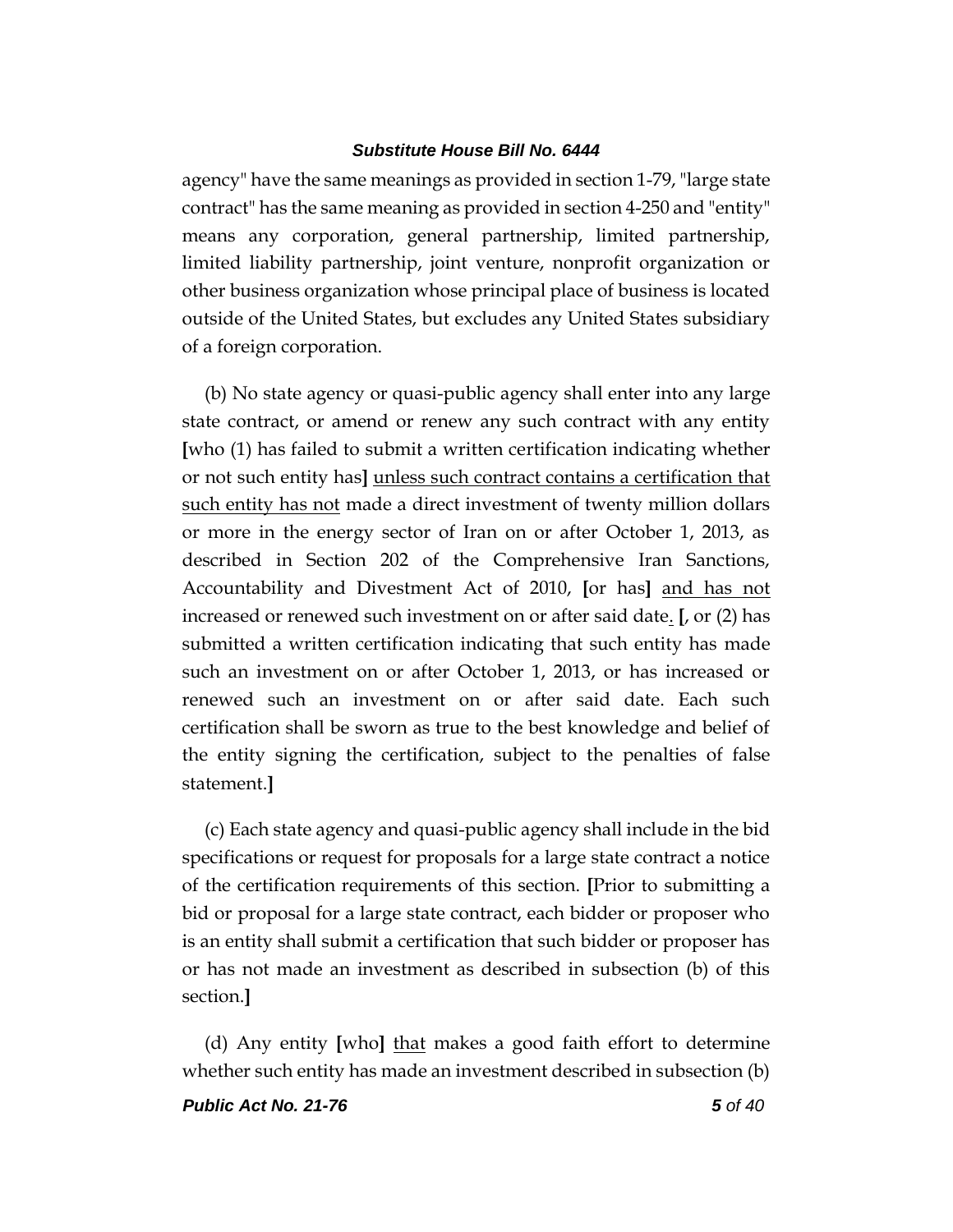of this section shall not be subject to the penalties of false statement pursuant to this section. A "good faith effort" for purposes of this subsection includes a determination that such entity is not on the list of persons who engage in certain investment activities in Iran created by the Department of General Services of the state of California pursuant to Division 2, Chapter 2.7 of the California Public Contract Code. Nothing in this subsection shall be construed to impair the ability of the state agency or quasi-public agency to pursue a breach of contract action for any violation of the provisions of the contract.

(e) The provisions of this section shall not apply to any contract of the Treasurer as trustee of the Connecticut retirement plans and trust funds, as defined in section 3-13c, provided nothing in this subsection shall be construed to prevent the Treasurer from performing his or her fiduciary duties under section 3-13g.

Sec. 4. Section 4a-81 of the general statutes is repealed and the following is substituted in lieu thereof (*Effective July 1, 2021*):

(a) Except as provided in section 10a-151f, no state agency or quasipublic agency shall execute a contract for the purchase of goods or services, which contract has a total value to the state of fifty thousand dollars or more in any calendar or fiscal year, unless **[**the state agency or quasi-public agency obtains the affidavit**]** such contract contains the representations described in subsection (b) of this section.

(b) (1) **[**Any principal or key personnel of a person, firm or corporation who submit bids or proposals for a**]** Each contract described in subsection (a) of this section shall **[**attest in an affidavit as to**]** include a representation whether any consulting agreement has been entered into in connection with any such contract. Such **[**affidavit**]** representation shall be required if any duties of the consultant included communications concerning business of a state or quasi-public agency, whether or not direct contact with a state agency, state or public official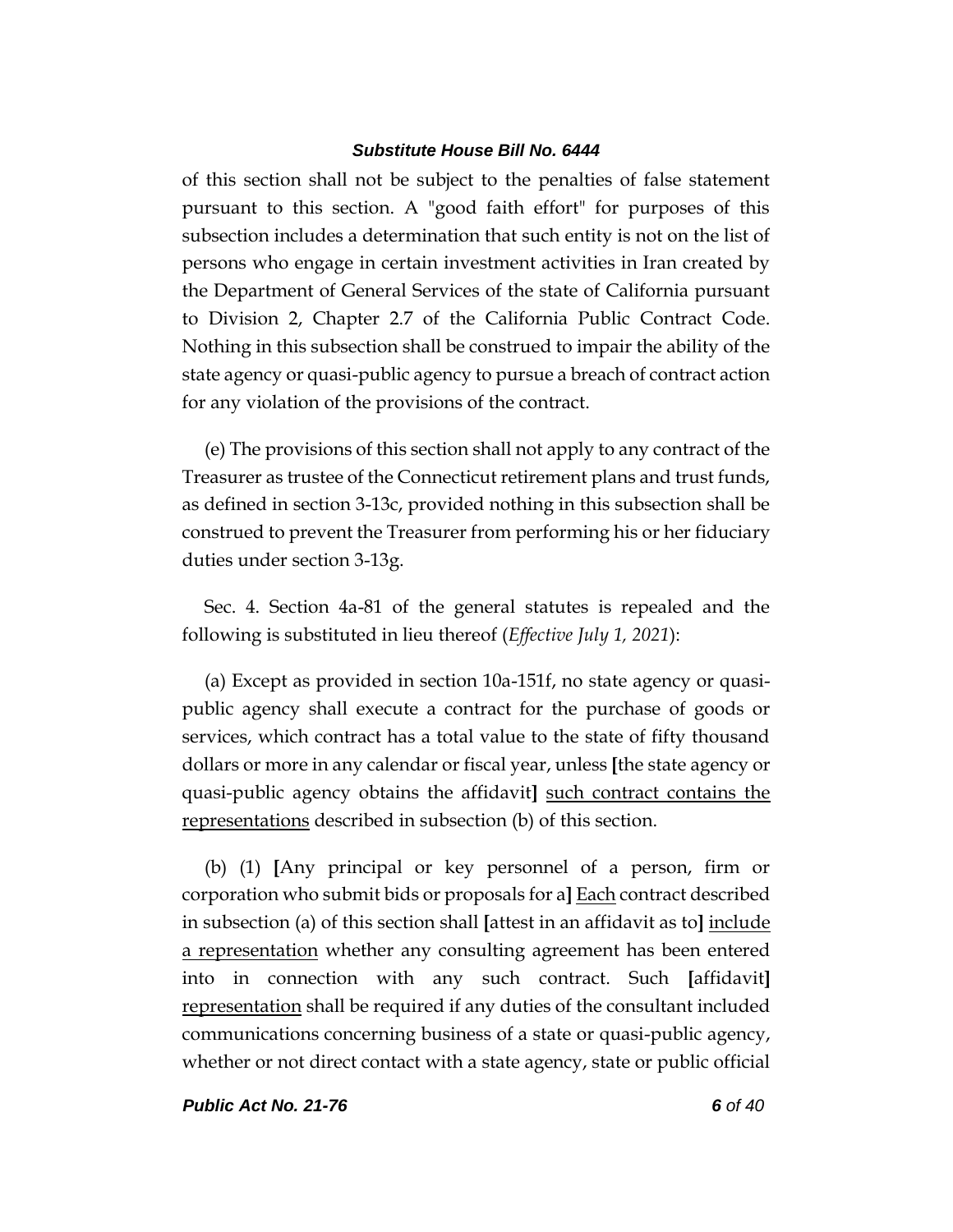or state employee was expected or made. As used in this section, "consulting agreement" means any written or oral agreement to retain the services, for a fee, of a consultant for the purposes of (A) providing counsel to a contractor, vendor, consultant or other entity seeking to conduct, or conducting, business with the state, (B) contacting, whether in writing or orally, any executive, judicial, or administrative office of the state, including any department, institution, bureau, board, commission, authority, official or employee for the purpose of solicitation, dispute resolution, introduction, requests for information, or (C) any other similar activity related to such contracts. "Consulting agreement" does not include any agreements entered into with a consultant who is registered under the provisions of chapter 10 as of the date such **[**affidavit is submitted**]** contract is executed in accordance with the provisions of this section.

(2) Such **[**affidavit**]** representation shall be sworn as true to the best knowledge and belief of the person signing the **[**certification on the affidavit**]** contract and shall be subject to the penalties of false statement.

(3) Such **[**affidavit**]** representation shall include the following information for each consulting agreement listed: The name of the consultant, the consultant's firm, the basic terms of the consulting agreement, a brief description of the services provided, and an indication as to whether the consultant is a former state employee or public official. If the consultant is a former state employee or public official, such **[**affidavit**]** representation shall indicate his or her former agency and the date such employment terminated.

**[**(4) After the initial submission of such affidavit, the principal or key personnel of the person, firm or corporation shall not be required to resubmit such affidavit unless there is a change in the information contained in such affidavit. If there is any change in the information contained in the most recently filed affidavit required under this section, the principal or key personnel of a person, firm or corporation who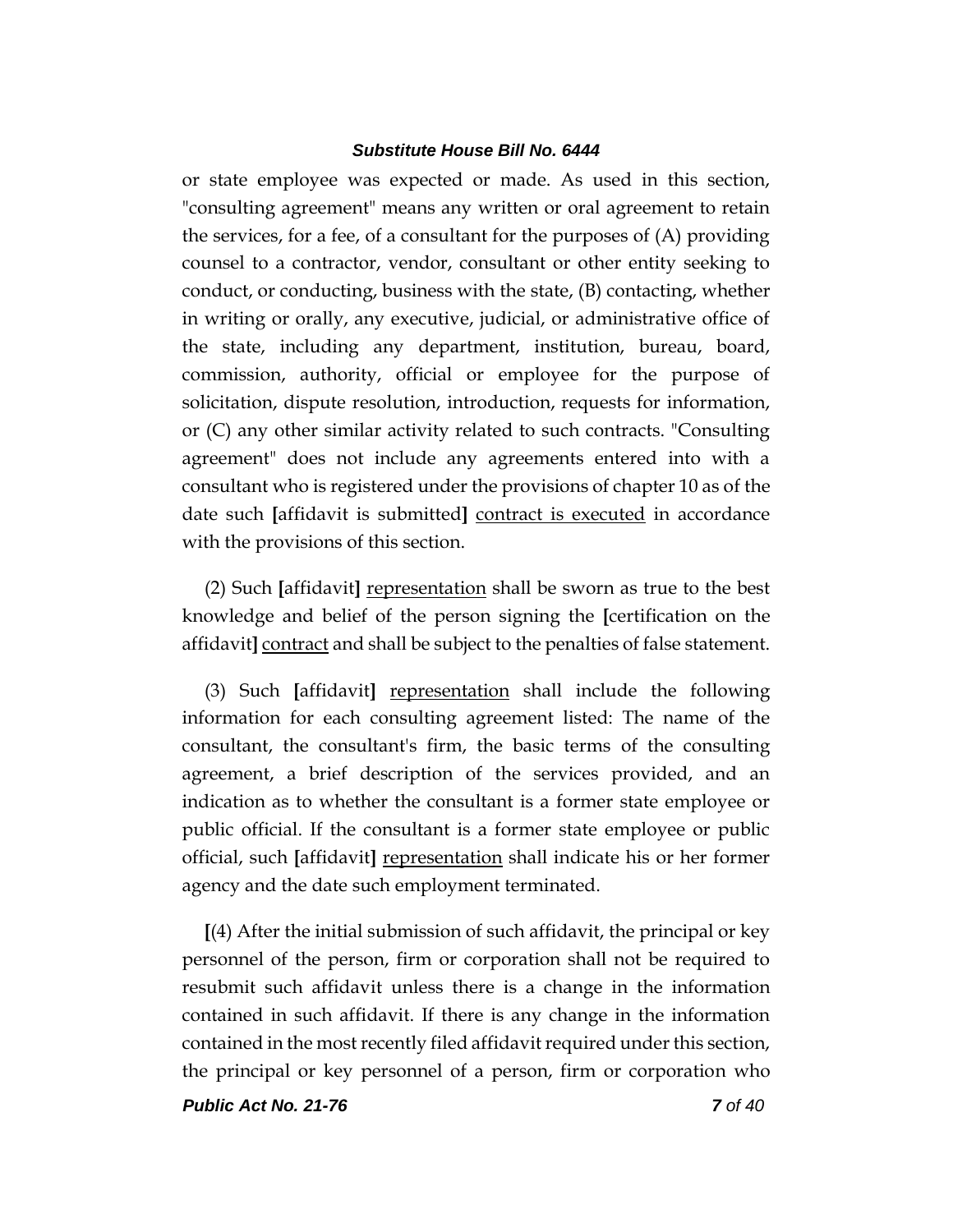submit bids or proposals for a contract described in subsection (a) of this section shall submit an updated affidavit either (A) not later than thirty days after the effective date of any such change, or (B) upon the submittal of any new bid or proposal, whichever is earlier.**]**

(c) Each state agency and quasi-public agency shall include a notice of the **[**affidavit**]** representation requirements of this section in the bid specifications or request for proposals for any contract that is described in subsection (a) of this section.

(d) If a bidder or vendor refuses to **[**submit the affidavit**]** agree to the representations required under **[**subsection**]** subsections (a) and (b) of this section, such bidder or vendor shall be **[**disqualified**]** rejected and the state agency or quasi-public agency shall award the contract to the next highest ranked vendor or the next lowest responsible qualified bidder or seek new bids or proposals.

Sec. 5. Subdivision (2) of subsection (f) of section 9-612 of the general statutes is repealed and the following is substituted in lieu thereof (*Effective July 1, 2021*):

(2) (A) No state contractor, prospective state contractor, principal of a state contractor or principal of a prospective state contractor, with regard to a state contract or a state contract solicitation with or from a state agency in the executive branch or a quasi-public agency or a holder, or principal of a holder, of a valid prequalification certificate, shall make a contribution to, or, on and after January 1, 2011, knowingly solicit contributions from the state contractor's or prospective state contractor's employees or from a subcontractor or principals of the subcontractor on behalf of (i) an exploratory committee or candidate committee established by a candidate for nomination or election to the office of Governor, Lieutenant Governor, Attorney General, State Comptroller, Secretary of the State or State Treasurer, (ii) a political committee authorized to make contributions or expenditures to or for

*Public Act No. 21-76 8 of 40*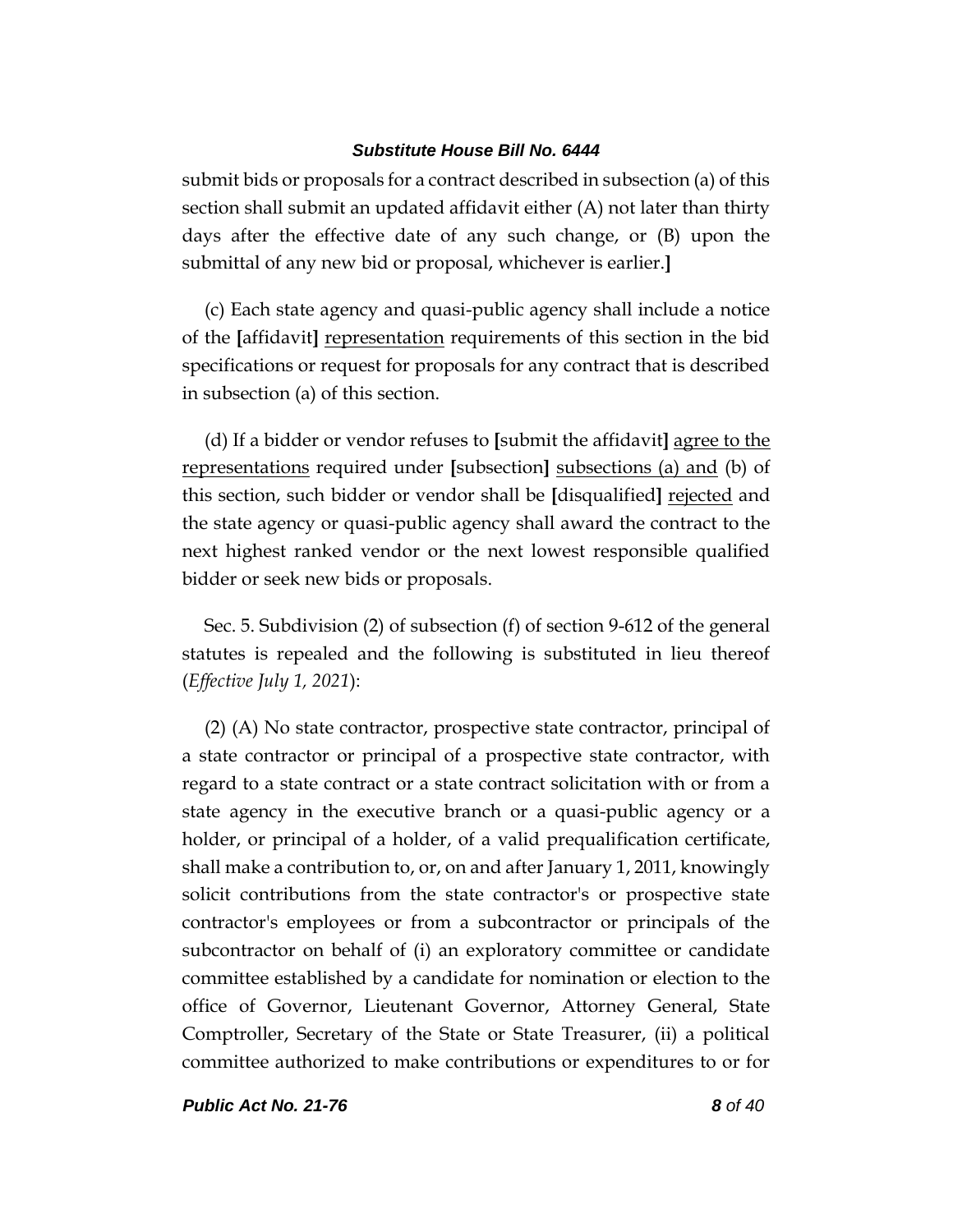the benefit of such candidates, or (iii) a party committee;

(B) No state contractor, prospective state contractor, principal of a state contractor or principal of a prospective state contractor, with regard to a state contract or a state contract solicitation with or from the General Assembly or a holder, or principal of a holder, of a valid prequalification certificate, shall make a contribution to, or, on and after January 1, 2011, knowingly solicit contributions from the state contractor's or prospective state contractor's employees or from a subcontractor or principals of the subcontractor on behalf of (i) an exploratory committee or candidate committee established by a candidate for nomination or election to the office of state senator or state representative, (ii) a political committee authorized to make contributions or expenditures to or for the benefit of such candidates, or (iii) a party committee;

(C) If a state contractor or principal of a state contractor makes or solicits a contribution as prohibited under subparagraph (A) or (B) of this subdivision, as determined by the State Elections Enforcement Commission, the contracting state agency or quasi-public agency may, in the case of a state contract executed on or after February 8, 2007, void the existing contract with such contractor, and no state agency or quasipublic agency shall award the state contractor a state contract or an extension or an amendment to a state contract for one year after the election for which such contribution is made or solicited unless the commission determines that mitigating circumstances exist concerning such violation. No violation of the prohibitions contained in subparagraph (A) or (B) of this subdivision shall be deemed to have occurred if, and only if, the improper contribution is returned to the principal by the later of thirty days after receipt of such contribution by the recipient committee treasurer or the filing date that corresponds with the reporting period in which such contribution was made;

(D) If a prospective state contractor or principal of a prospective state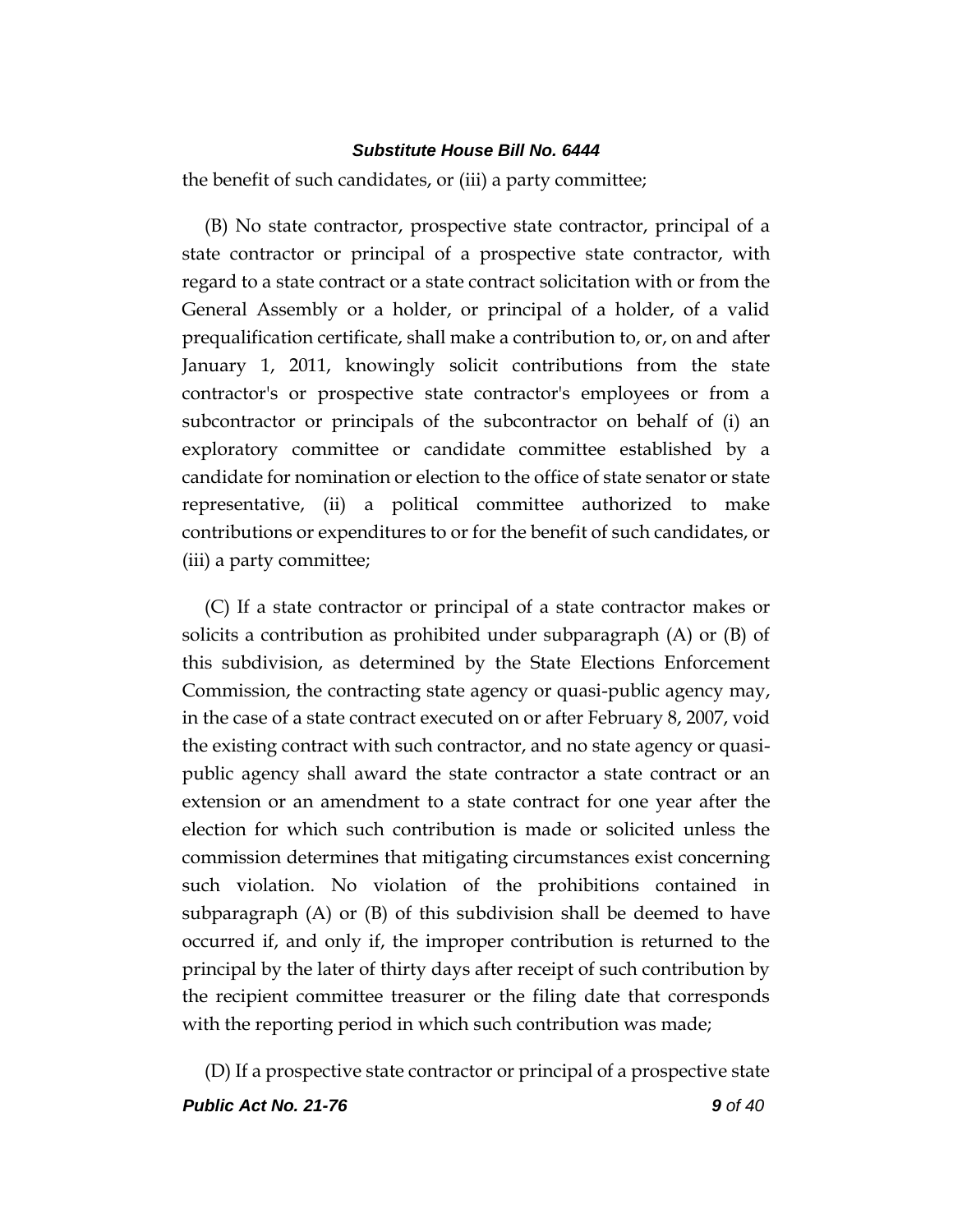contractor makes or solicits a contribution as prohibited under subparagraph (A) or (B) of this subdivision, as determined by the State Elections Enforcement Commission, no state agency or quasi-public agency shall award the prospective state contractor the contract described in the state contract solicitation or any other state contract for one year after the election for which such contribution is made or solicited unless the commission determines that mitigating circumstances exist concerning such violation. The Commissioner of Administrative Services shall notify applicants of the provisions of this subparagraph and subparagraphs (A) and (B) of this subdivision during the prequalification application process; **[**and**]**

(E) The State Elections Enforcement Commission shall make available to each state agency and quasi-public agency a written notice advising state contractors and prospective state contractors of the contribution and solicitation prohibitions contained in subparagraphs (A) and (B) of this subdivision. Such notice shall: (i) Direct each state contractor and prospective state contractor to inform each individual described in subparagraph (F) of subdivision (1) of this subsection, with regard to such state contractor or prospective state contractor, about the provisions of subparagraph (A) or (B) of this subdivision, whichever is applicable, and this subparagraph; (ii) inform each state contractor and prospective state contractor of the civil and criminal penalties that could be imposed for violations of such prohibitions if any such contribution is made or solicited; (iii) inform each state contractor and prospective state contractor that, in the case of a state contractor, if any such contribution is made or solicited, the contract may be voided; (iv) inform each state contractor and prospective state contractor that, in the case of a prospective state contractor, if any such contribution is made or solicited, the contract described in the state contract solicitation shall not be awarded, unless the commission determines that mitigating circumstances exist concerning such violation; and (v) inform each state contractor and prospective state contractor that the state will not award

*Public Act No. 21-76 10 of 40*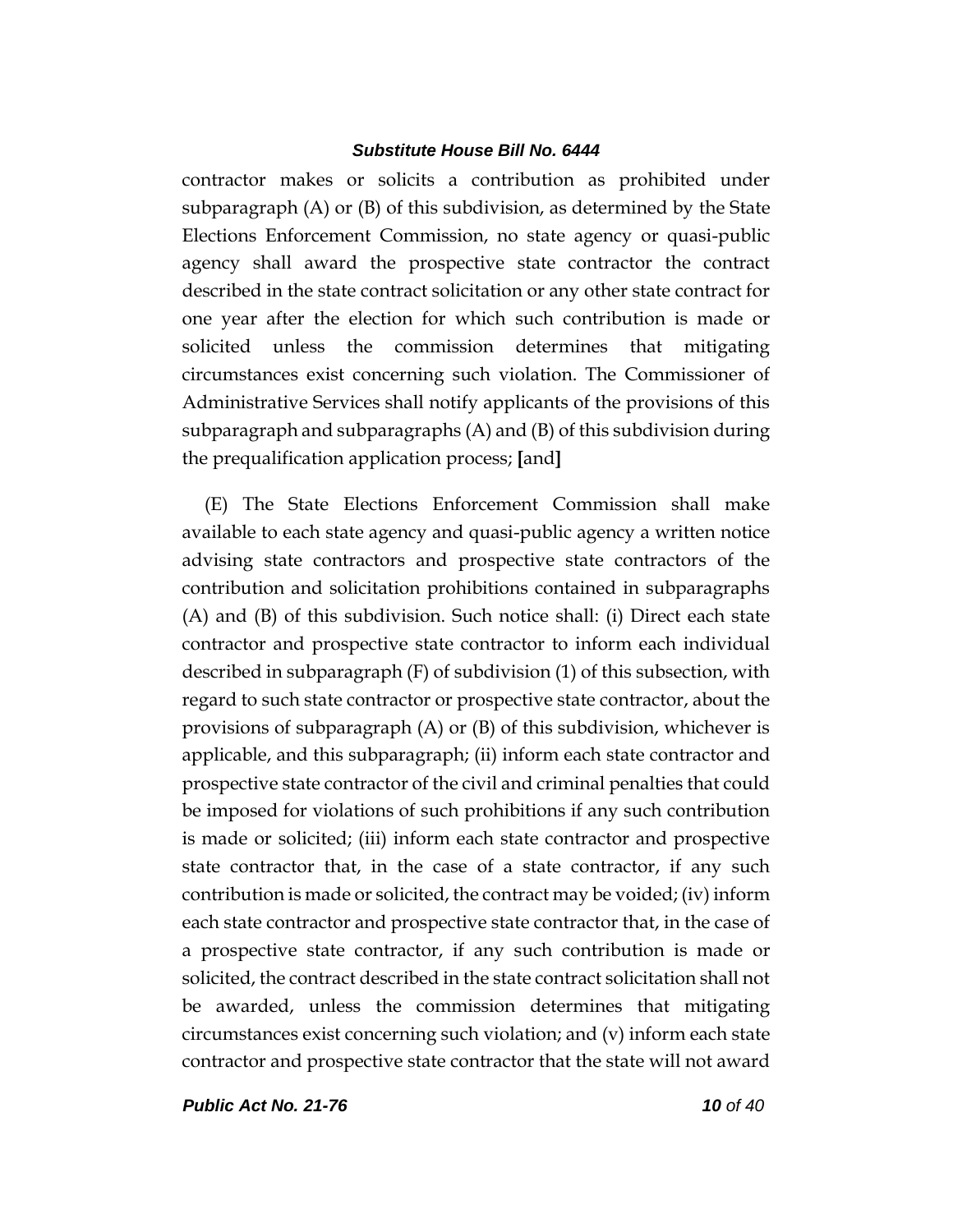any other state contract to anyone found in violation of such prohibitions for a period of one year after the election for which such contribution is made or solicited, unless the commission determines that mitigating circumstances exist concerning such violation. Each state agency and quasi-public agency shall **[**distribute such notice to the chief executive officer of its contractors and prospective state contractors, or an authorized signatory to a state contract, and shall obtain a written acknowledgment of the receipt of such notice.**]** include in the bid specifications or request for proposals for a state contract, a copy of or Internet link to such notice. No state agency or quasi-public agency shall execute a state contract unless such contract contains a representation that the chief executive officer or authorized signatory of the contract has received such notice; and

(F) (i) Any principal of the state contractor or prospective state contractor submitting a bid or proposal for a state contract shall certify that neither the contractor or prospective state contractor, nor any of its principals, have made any contributions to, or solicited any contributions on behalf of, any party committee, exploratory committee, candidate for state-wide office or for the General Assembly, or political committee authorized to make contributions to or expenditures to or for, the benefit of such candidates, in the previous four years, that were determined by the State Elections Enforcement Commission to be in violation of subparagraph (A) or (B) of this subdivision, without mitigating circumstances having been found to exist concerning such violation. Each such certification shall be sworn as true to the best knowledge and belief of the person signing the certification, subject to the penalties of false statement. If there is any change in the information contained in the most recently filed certification, such person shall submit an updated certification not later than thirty days after the effective date of any such change or upon the submittal of any new bid or proposal for a state contract, whichever is earlier.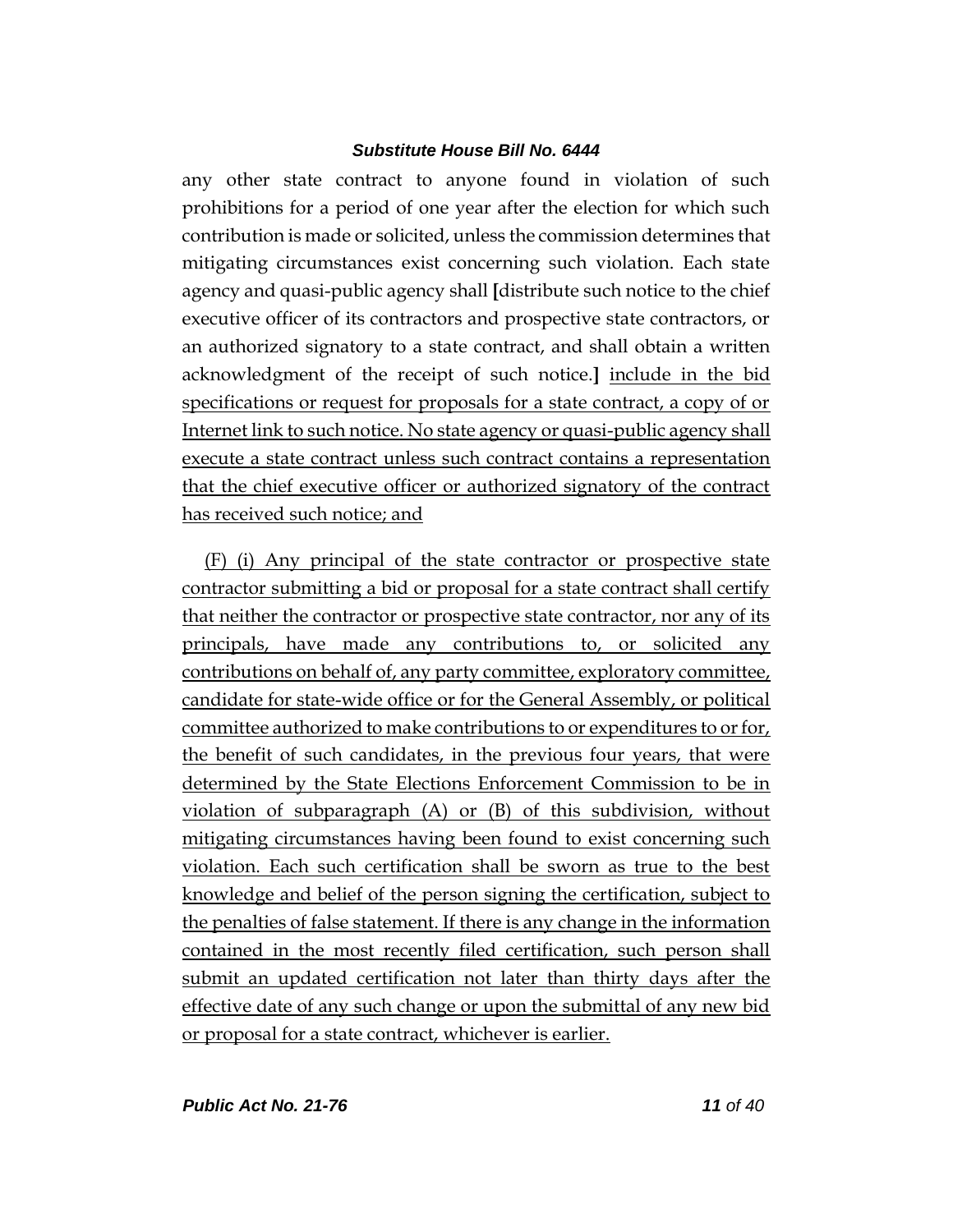(ii) Each state agency and quasi-public agency shall include in the bid specifications or request for proposals for a state contract a notice of the certification requirements of this subparagraph. No state agency or quasi-public agency shall execute a state contract unless the state agency or quasi-public agency obtains the written certification described in this subparagraph.

(iii) Any principal of the state contractor or prospective state contractor submitting a bid or proposal for a state contract shall disclose on the certification all contributions made by any of its principals to any party committee, exploratory committee, candidate for state-wide office or for the General Assembly, or political committee authorized to make contributions to or expenditures to or for the benefit of such candidates for a period of four years prior to the signing of the contract or date of the response to the bid, whichever is longer, and certify that all such contributions have been disclosed.

Sec. 6. Subsection (c) of section 4a-60 of the general statutes is repealed and the following is substituted in lieu thereof (*Effective July 1, 2021*):

(c) Except as provided in section 10a-151i:

(1) Any contractor who has one or more contracts with an awarding agency or who is a party to a municipal public works contract or a contract for a quasi-public agency project **[**, where any such contract is valued at less than fifty thousand dollars for each year of the contract, shall provide the awarding agency, or in the case of a municipal public works or quasi-public agency project contract, the Commission on Human Rights and Opportunities, with a written or electronic representation that complies with the nondiscrimination agreement and warranty under subdivision (1) of subsection (a) of this section, provided if there is any change in such representation, the contractor shall provide the updated representation to the awarding agency or

*Public Act No. 21-76 12 of 40*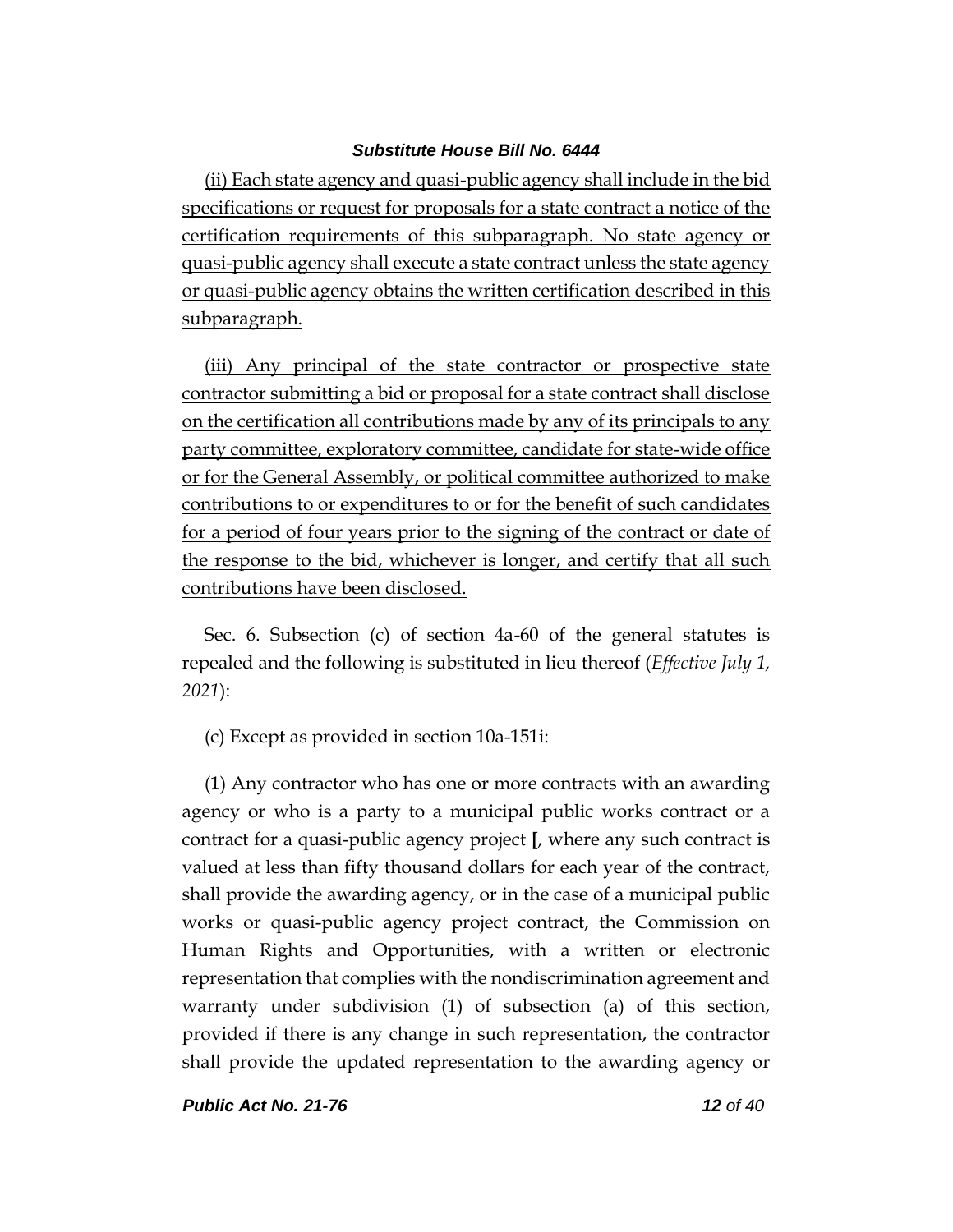commission not later than thirty days after such change**]** shall include a nondiscrimination affirmation provision certifying that the contractor understands the obligations of this section and will maintain a policy for the duration of the contract to assure that the contract will be performed in compliance with the nondiscrimination requirements of subsection (a) of this section. The authorized signatory of the contract shall demonstrate his or her understanding of this obligation by either (A) initialing the nondiscrimination affirmation provision in the body of the contract, or (B) providing an affirmative response in the required online bid or response to a proposal question which asks if the contractor understands its obligations.

**[**(2) Any contractor who has one or more contracts with an awarding agency or who is a party to a municipal public works contract or a contract for a quasi-public agency project, where any such contract is valued at fifty thousand dollars or more for any year of the contract, shall provide the awarding agency, or in the case of a municipal public works or quasi-public agency project contract, the Commission on Human Rights and Opportunities, with any one of the following:

(A) Documentation in the form of a company or corporate policy adopted by resolution of the board of directors, shareholders, managers, members or other governing body of such contractor that complies with the nondiscrimination agreement and warranty under subdivision (1) of subsection (a) of this section;

(B) Documentation in the form of a company or corporate policy adopted by a prior resolution of the board of directors, shareholders, managers, members or other governing body of such contractor if (i) the prior resolution is certified by a duly authorized corporate officer of such contractor to be in effect on the date the documentation is submitted, and (ii) the head of the awarding agency, or a designee, or in the case of a municipal public works or quasi-public agency project contract, the executive director of the Commission on Human Rights

*Public Act No. 21-76 13 of 40*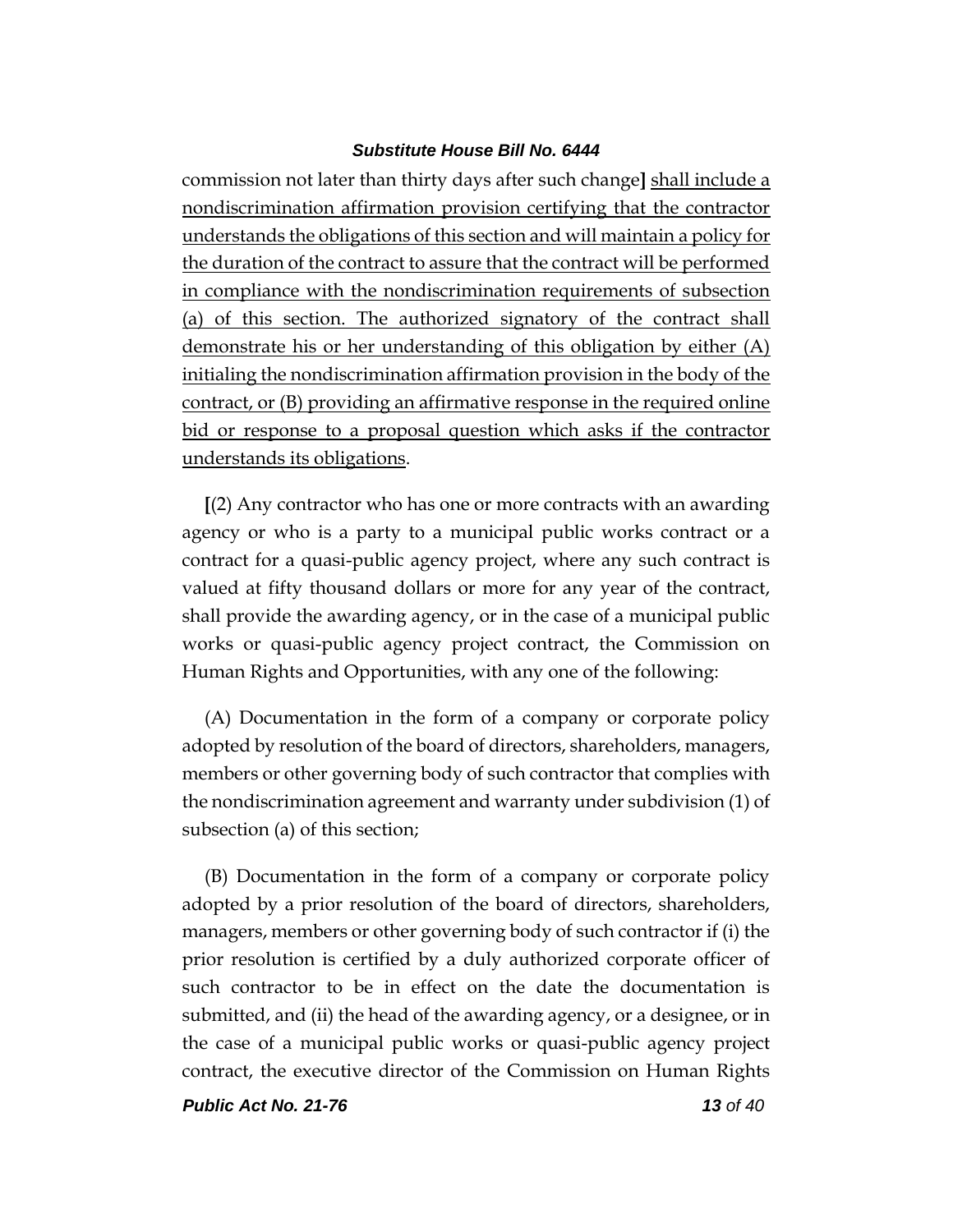and Opportunities or a designee, certifies that the prior resolution complies with the nondiscrimination agreement and warranty under subdivision (1) of subsection (a) of this section; or

(C) Documentation in the form of an affidavit signed under penalty of false statement by a chief executive officer, president, chairperson or other corporate officer duly authorized to adopt company or corporate policy that certifies that the company or corporate policy of the contractor complies with the nondiscrimination agreement and warranty under subdivision (1) of subsection (a) of this section and is in effect on the date the affidavit is signed.**]**

**[**(3)**]** (2) No awarding agency, or in the case of a municipal public works contract, no municipality, or in the case of a quasi-public agency project contract, no entity, shall award a contract to a contractor **[**who**]** that has not **[**provided the representation or documentation**]** included the nondiscrimination affirmation provision in the contract and demonstrated its understanding of such provision as required under **[**subdivisions**]** subdivision (1) **[**and (2)**]** of this subsection. **[**, as applicable. After the initial submission of such representation or documentation, the contractor shall not be required to resubmit such representation or documentation unless there is a change in the information contained in such representation or documentation. If there is any change in the information contained in the most recently filed representation or updated documentation, the contractor shall submit an updated representation or documentation, as applicable, either (A) not later than thirty days after the effective date of such change, or (B) upon the execution of a new contract with the awarding agency, municipality or entity, as applicable, whichever is earlier. Such contractor shall also certify, in accordance with subparagraph  $(B)$  or  $(C)$ of subdivision (2) of this subsection, to the awarding agency or commission, as applicable, not later than fourteen days after the twelvemonth anniversary of the most recently filed representation,

*Public Act No. 21-76 14 of 40*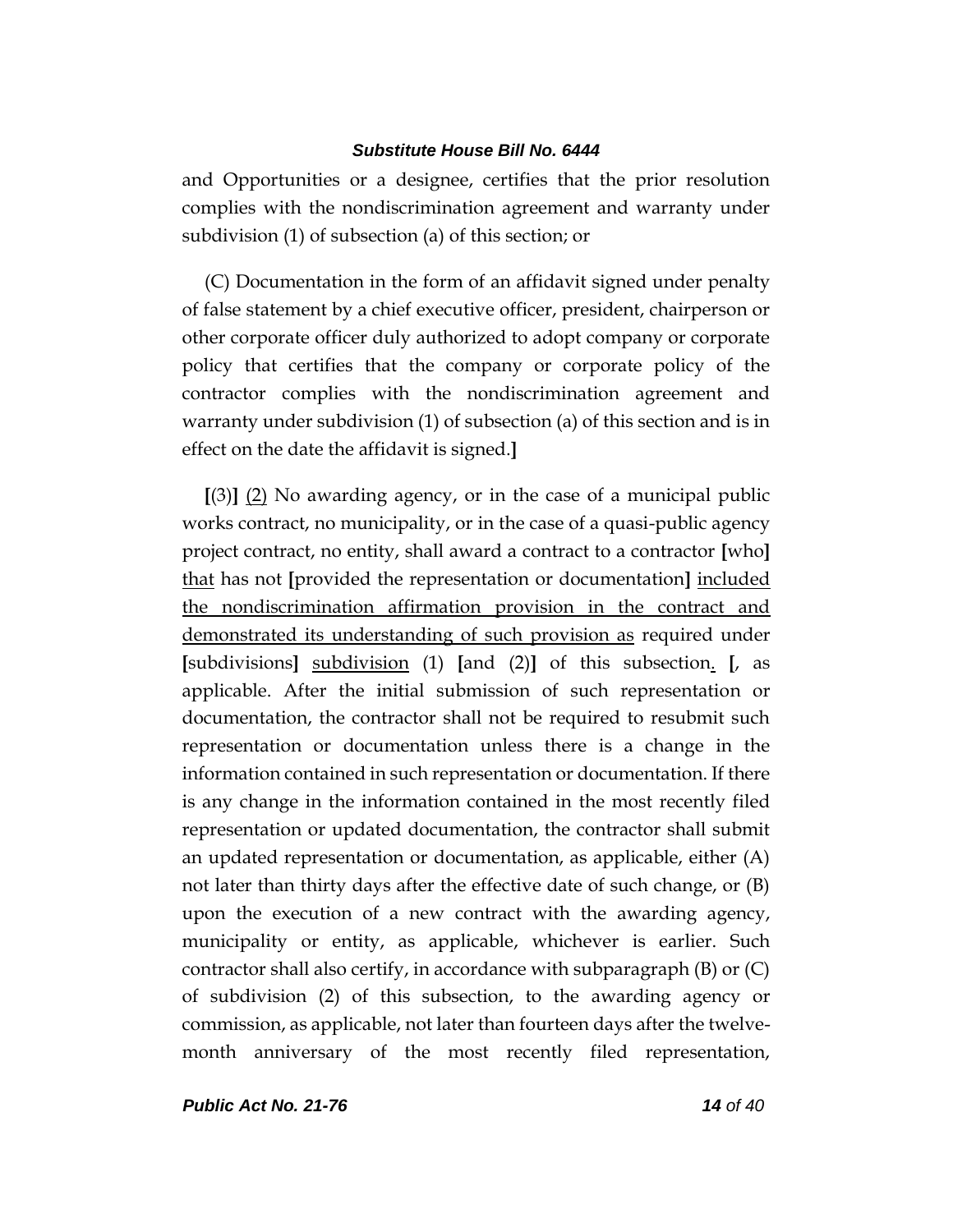documentation or updated representation or documentation, that the representation on file with the awarding agency or commission, as applicable, is current and accurate.**]**

Sec. 7. Subsection (b) of section 4a-60a of the general statutes is repealed and the following is substituted in lieu thereof (*Effective July 1, 2021*):

(b) Except as provided in section 10a-151i:

(1) Any contractor who has one or more contracts with an awarding agency or who is a party to a municipal public works contract or a contract for a quasi-public agency project **[**, where any such contract is valued at less than fifty thousand dollars for each year of the contract, shall provide the awarding agency, or in the case of a municipal public works or quasi-public agency project contract, the Commission on Human Rights and Opportunities, with a written representation that complies with the nondiscrimination agreement and warranty under subdivision (1) of subsection (a) of this section**]** shall include a nondiscrimination affirmation provision in the contract certifying that the contractor understands the obligations of this section and will maintain a policy for the duration of the contract to assure that the contract will be performed in conformance with the nondiscrimination requirements of this section. The authorized signatory of the contract shall demonstrate his or her understanding of this obligation by either (A) initialing the nondiscrimination affirmation provision in the body of the contract, or (B) providing an affirmative response in the required online bid or response to a proposal question which asks if the contractor understands its obligations.

**[**(2) Any contractor who has one or more contracts with an awarding agency or who is a party to a municipal public works contract or a contract for a quasi-public agency project, where any such contract is valued at fifty thousand dollars or more for any year of the contract,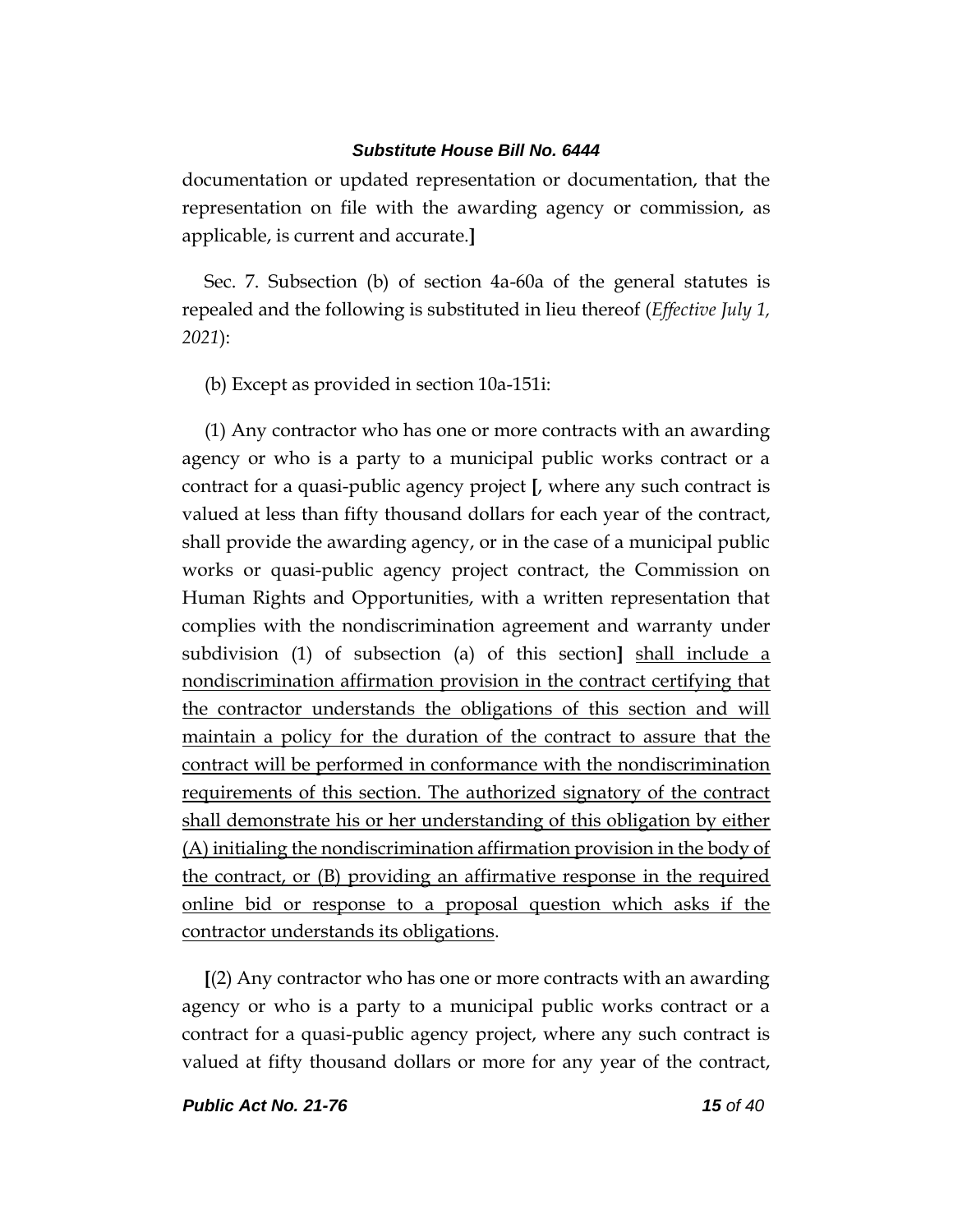shall provide such awarding agency, or in the case of a municipal public works or quasi-public agency project contract, the Commission on Human Rights and Opportunities, with any of the following:

(A) Documentation in the form of a company or corporate policy adopted by resolution of the board of directors, shareholders, managers, members or other governing body of such contractor that complies with the nondiscrimination agreement and warranty under subdivision (1) of subsection (a) of this section;

(B) Documentation in the form of a company or corporate policy adopted by a prior resolution of the board of directors, shareholders, managers, members or other governing body of such contractor if (i) the prior resolution is certified by a duly authorized corporate officer of such contractor to be in effect on the date the documentation is submitted, and (ii) the head of the awarding agency, or a designee, or in the case of a municipal public works or quasi-public agency project contract, the executive director of the Commission on Human Rights and Opportunities or a designee, certifies that the prior resolution complies with the nondiscrimination agreement and warranty under subdivision (1) of subsection (a) of this section; or

(C) Documentation in the form of an affidavit signed under penalty of false statement by a chief executive officer, president, chairperson or other corporate officer duly authorized to adopt company or corporate policy that certifies that the company or corporate policy of the contractor complies with the nondiscrimination agreement and warranty under subdivision (1) of subsection (a) of this section and is in effect on the date the affidavit is signed.**]**

**[**(3)**]** (2) No awarding agency, or in the case of a municipal public works contract, no municipality, or in the case of a quasi-public agency project contract, no entity, shall award a contract to a contractor who has not **[**provided the representation or documentation**]** included the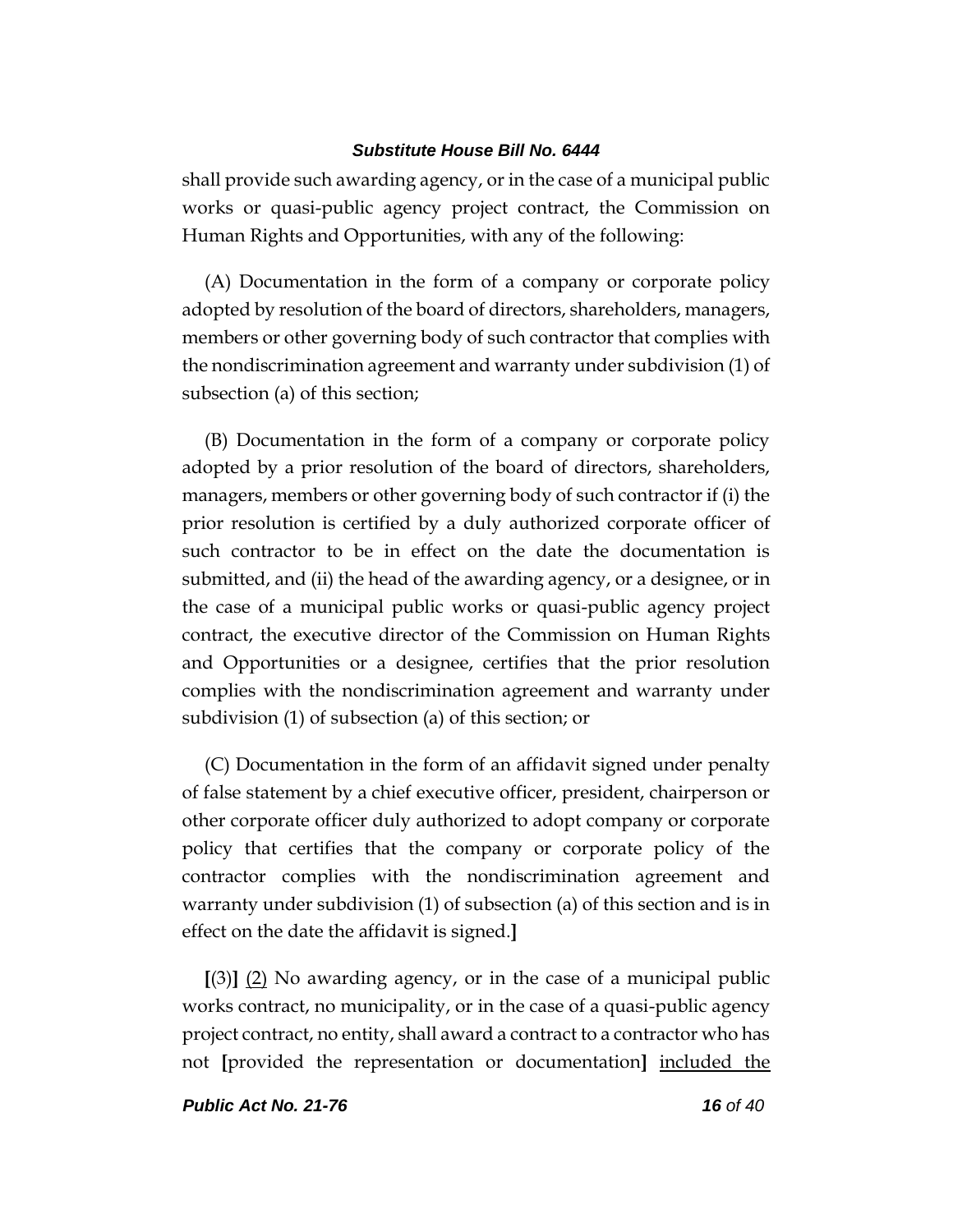nondiscrimination affirmation provision in the contract and demonstrated its understanding of such provision as required under **[**subdivisions**]** subdivision (1) **[**and (2)**]** of this subsection. **[**, as applicable. After the initial submission of such representation or documentation, the contractor shall not be required to resubmit such representation or documentation unless there is a change in the information contained in such representation or documentation. If there is any change in the information contained in the most recently filed representation or updated documentation, the contractor shall submit an updated representation or documentation, as applicable, either (A) not later than thirty days after the effective date of such change, or (B) upon the execution of a new contract with the awarding agency, municipality, or entity, as applicable, whichever is earlier. Such contractor shall also certify, in accordance with subparagraph  $(B)$  or  $(C)$ of subdivision (2) of this subsection, to the awarding agency or commission, as applicable, not later than fourteen days after the twelvemonth anniversary of the most recently filed representation, documentation or updated representation or documentation, that the representation on file with the awarding agency or commission, as applicable, is current and accurate.**]**

Sec. 8. Subdivision (1) of subsection (a) of section 4a-60g of the general statutes is repealed and the following is substituted in lieu thereof (*Effective October 1, 2021, and applicable to certifications issued or renewed on or after said date*):

(1) "Small contractor" means  $(A)$  any contractor, subcontractor, manufacturer, service company or **[**nonprofit**]** corporation that **[**(A) that**]** (i) maintains its principal place of business in the state, **[**(B) that had gross revenues not exceeding twenty million dollars in the most recently completed fiscal year prior to such application, and (C) that is independent. "Small contractor" does not include any person who is affiliated with another person if both persons considered together have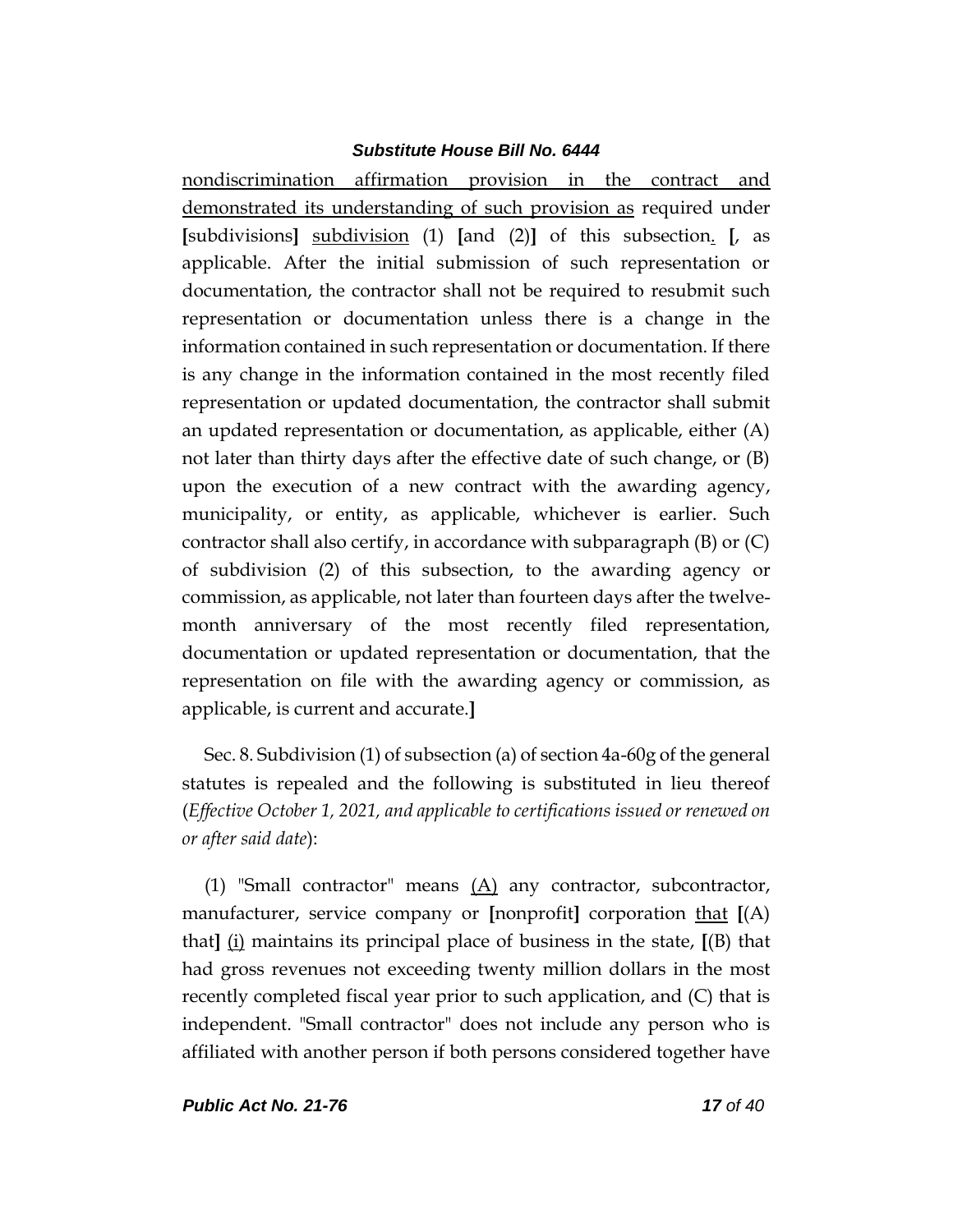a gross revenue exceeding twenty million dollars**]** and (ii) is registered as a small business in the federal database maintained by the United States General Services Administration, as required to do business with the federal government, or (B) any nonprofit corporation that (i) maintains its principal place of business in the state, (ii) had gross revenues not exceeding twenty million dollars in the most recently completed fiscal year prior to such application, and (iii) is independent.

Sec. 9. Subdivision (9) of subsection (a) of section 4a-60g of the general statutes is repealed and the following is substituted in lieu thereof (*Effective October 1, 2021, and applicable to certifications issued or renewed on or after said date*):

(9)"Nonprofit corporation" means a **[**nonprofit**]** nonstock corporation incorporated pursuant to chapter 602 or any predecessor statutes thereto, which is exempt from taxation under any provision of section 501 of the Internal Revenue Code of 1986, or any subsequent corresponding internal revenue code of the United States, as amended from time to time.

Sec. 10. Subsection (f) of section 4a-60g of the general statutes is repealed and the following is substituted in lieu thereof (*Effective October 1, 2021*):

(f) The awarding authority may require that a contractor or subcontractor awarded a contract or a portion of a contract under this section furnish the following documentation: (1) A copy of the certificate of incorporation, certificate of limited partnership, partnership agreement or other organizational documents of the contractor or subcontractor; (2) a copy of federal income tax returns filed by the contractor or subcontractor for the previous year; **[**and**]** (3) evidence of payment of fair market value for the purchase or lease by the contractor or subcontractor of property or equipment from another contractor who is not eligible for set-aside contracts under this section; (4) evidence that

*Public Act No. 21-76 18 of 40*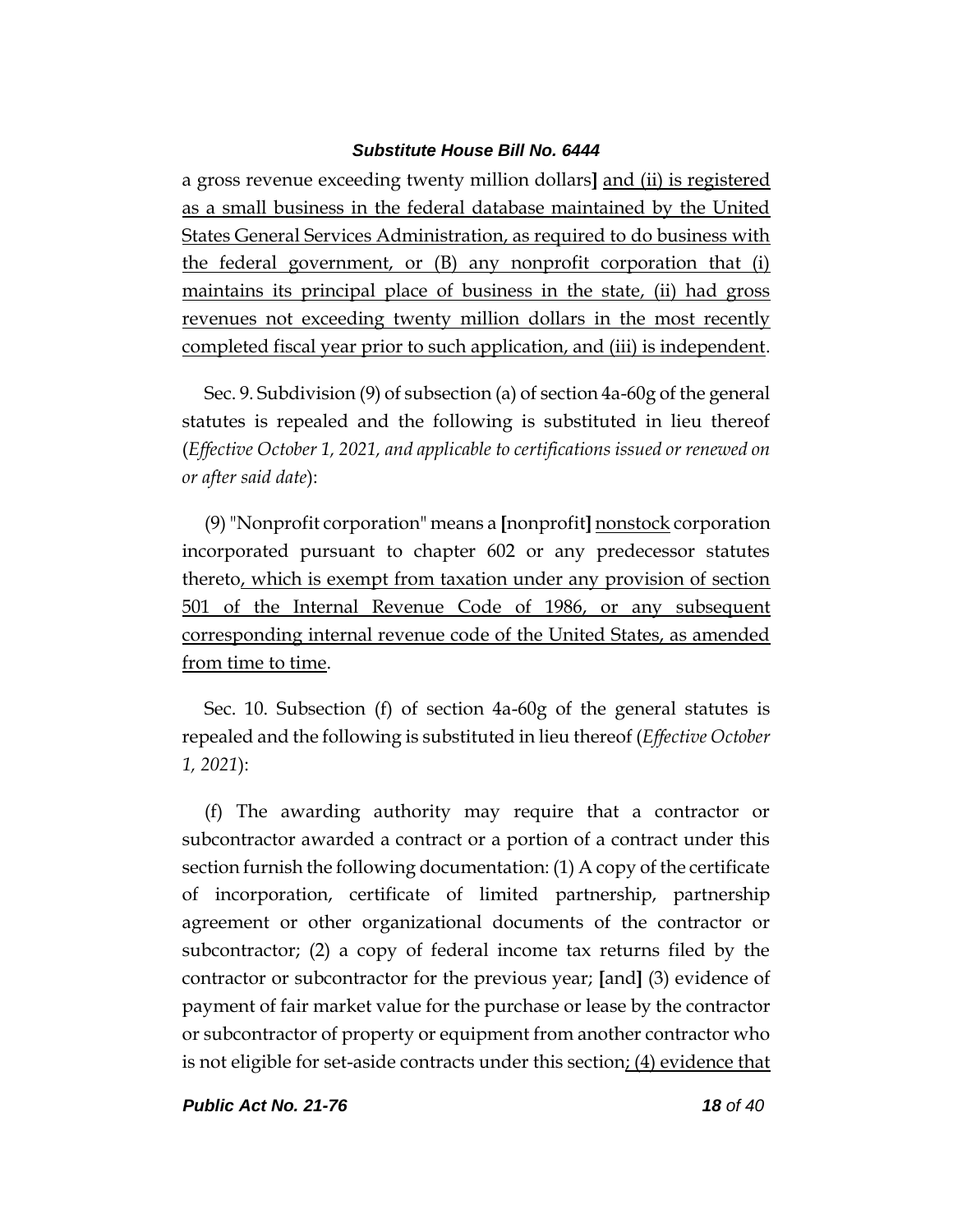the principal place of business of the contractor or subcontractor is located in the state; and (5) for any contractor or subcontractor certified under subsection (k) of this section on or after October 1, 2021, evidence of registration as a small business in the federal database maintained by the United States General Services Administration, as required to do business with the federal government.

Sec. 11. Subdivision (1) of subsection (k) of section 4a-60g of the general statutes is repealed and the following is substituted in lieu thereof (*Effective October 1, 2021*):

(k) (1) On or before January 1, 2000, the Commissioner of Administrative Services shall establish a process for certification of small contractors and minority business enterprises as eligible for setaside contracts. Each certification shall be valid for a period not to exceed two years, unless the Commissioner of Administrative Services determines that an extension of such certification is warranted, provided any such extension shall not exceed a period of six months from such certification's original expiration date. **[**Any paper application for certification shall be no longer than six pages.**]** Any certification issued prior to October 1, 2021, shall remain valid for the term listed on such certification unless revoked pursuant to subdivision (2) of this subsection. The Department of Administrative Services shall maintain on its web site an updated directory of small contractors and minority business enterprises certified under this section.

Sec. 12. Subsection (b) of section 4a-57 of the general statutes is repealed and the following is substituted in lieu thereof (*Effective July 1, 2021*):

(b) The commissioner may, at **[**his**]** the commissioner's discretion, waive the requirement of competitive bidding or competitive negotiation in the case of minor nonrecurring **[**and**]** or emergency purchases of ten thousand dollars or less in amount.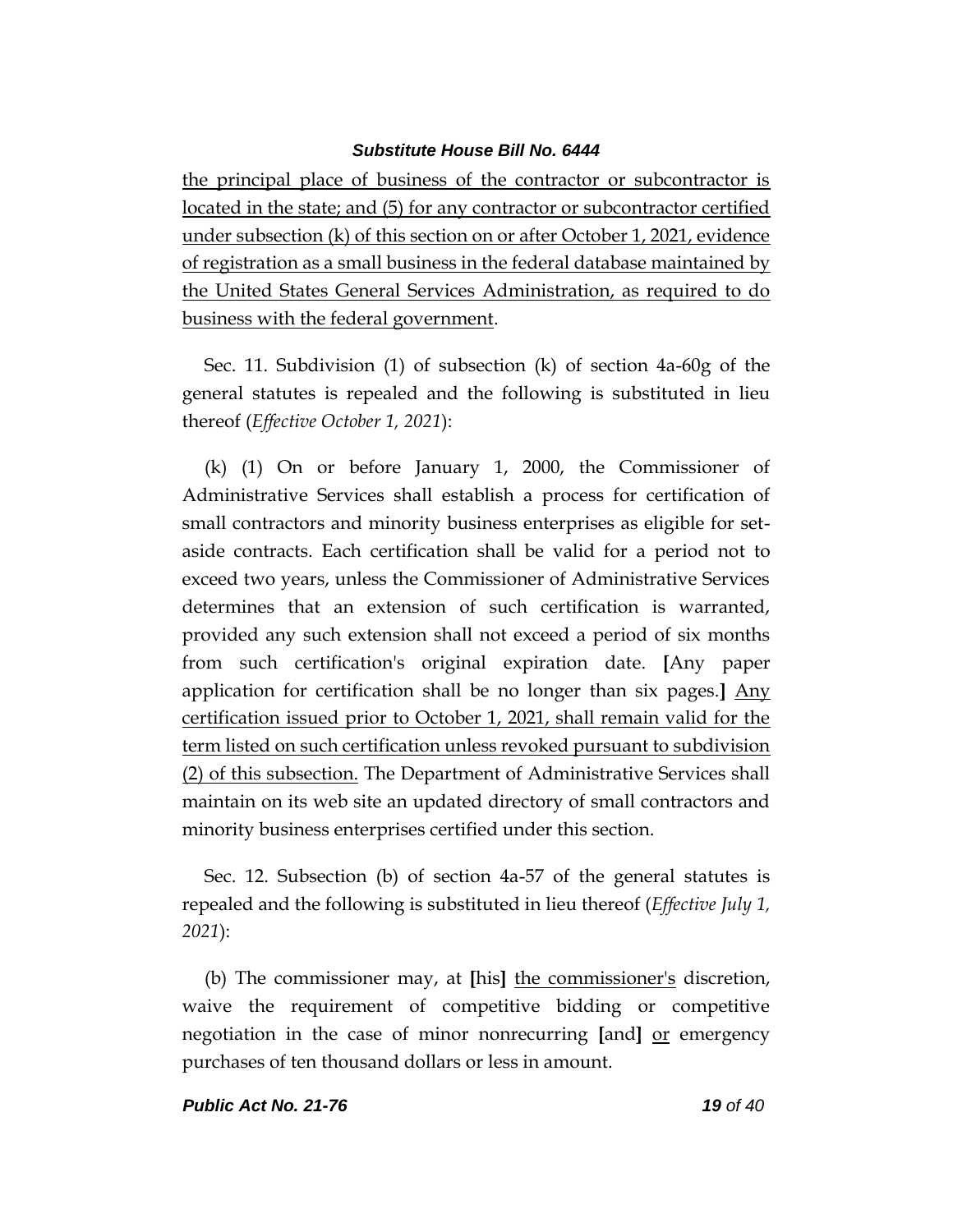Sec. 13. Section 4a-60b of the general statutes is repealed and the following is substituted in lieu thereof (*Effective July 1, 2021*):

(a) For the purposes of this section:

(1) "Reverse auction" means an on-line bidding process in which qualified bidders or qualified proposers, anonymous to each other, submit bids or proposals to provide goods, **[**or**]** supplies or services pursuant to an invitation to bid or request for proposals; **[**and**]**

(2) "Contracting agency" means a state agency with statutory authority to award contracts for goods, **[**or**]** supplies or services, or a political subdivision of the state or school district; **[**.**]** and

(3) "Services" does not include construction or construction-related services.

(b) Notwithstanding any provision of the general statutes, whenever a contracting agency determines that the use of a reverse auction is advantageous to the contracting agency and will ensure a competitive contract award, the contracting agency may use a reverse auction to award a contract for goods, **[**or**]** supplies or services, in accordance with any applicable requirement of the general statutes and policies of the contracting agency. The contracting agency may contract with a third party to prepare and manage any such reverse auction.

Sec. 14. Section 32-39e of the general statutes is repealed and the following is substituted in lieu thereof (*Effective July 1, 2021*):

(a) If, in the exercise of its powers under section 32-39, Connecticut Innovations, Incorporated (1) finds that the use of a certain technology, product or process  $(A)$  would promote public health and safety, environmental protection or economic development, or (B) with regard to state services, would promote efficiency, reduce administrative burdens or otherwise improve such services, and (2) determines such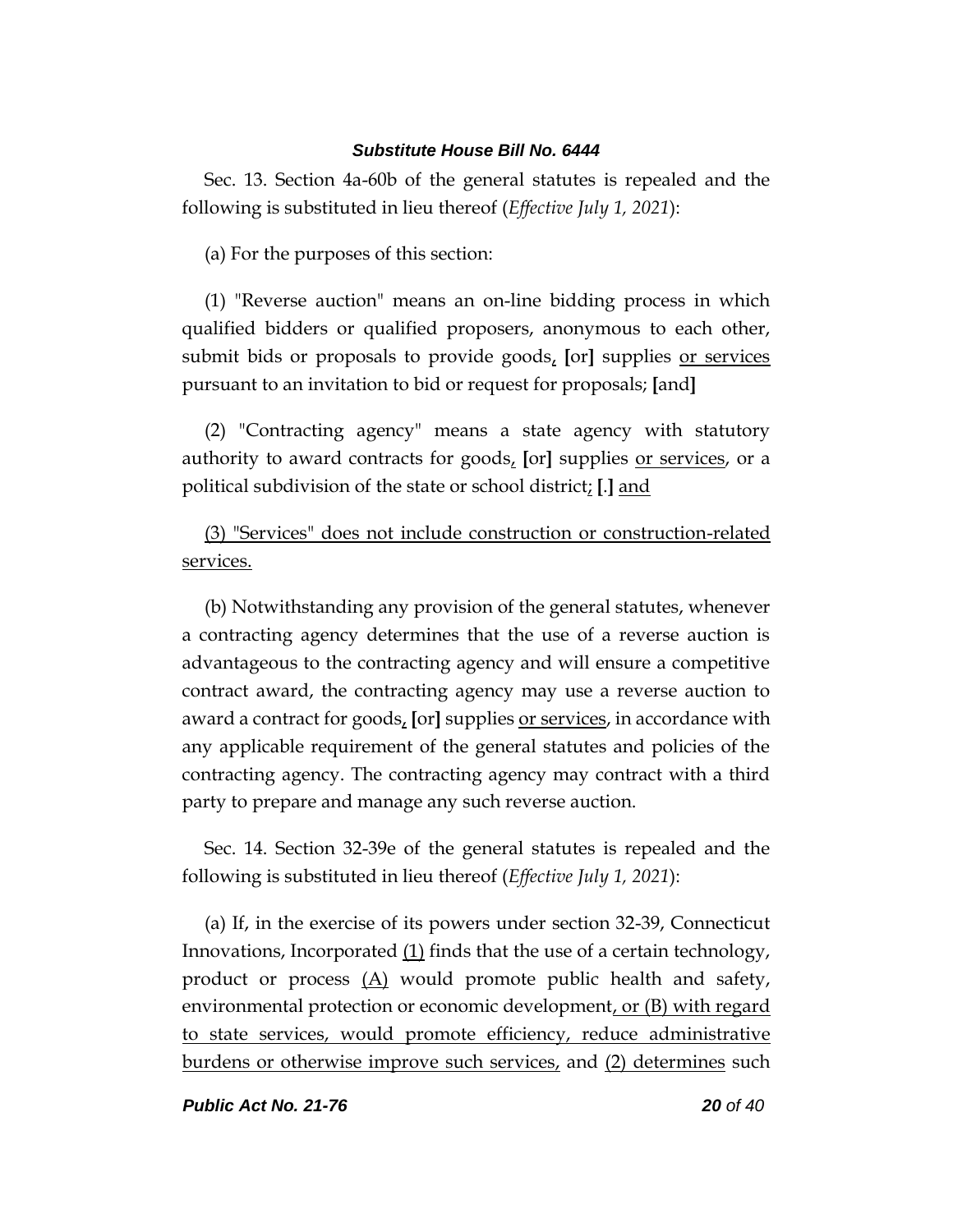technology, product or process was developed by a business (A) domiciled in this state to which the corporation has provided financial assistance or in which the corporation has invested, or (B) which has been certified as a small contractor or minority business enterprise by the Commissioner of Administrative Services under section 4a-60g, as amended by this act, the corporation, upon application of such business, may recommend to the Secretary of the Office of Policy and Management that an agency of the state, including, but not limited to, any constituent unit of the state system of higher education, be **[**directed**]** authorized to test such technology, product or process by employing it in the operations of such agency on a trial basis. The purpose of such test program shall be to validate the commercial viability of such technology, product or process provided no business in which Connecticut Innovations, Incorporated has invested shall be required to participate in such program. **[**No**]**

(b) Connecticut Innovations, Incorporated shall make no such recommendation **[**may be made**]** unless such business has submitted a viable business plan to Connecticut Innovations, Incorporated for manufacturing and marketing such technology, product or process and such business demonstrates that (1) **[**will manufacture or produce such technology, product or process in this state, (2) demonstrates that**]** the usage of such technology, product or process by the state agency will not adversely affect safety, **[**(3) demonstrates that**]** (2) sufficient research and development has occurred to warrant participation in the test program, **[**and (4) demonstrates that**]** (3) the technology, product or process has potential for commercialization not later than two years following the completion of any test program involving a state agency under this section, and (4) such technology, product or process will have a positive economic impact in the state, including the prospective addition of jobs and economic activity upon such commercialization.

**[**(b)**]** (c) If the Secretary of the Office of Policy and Management finds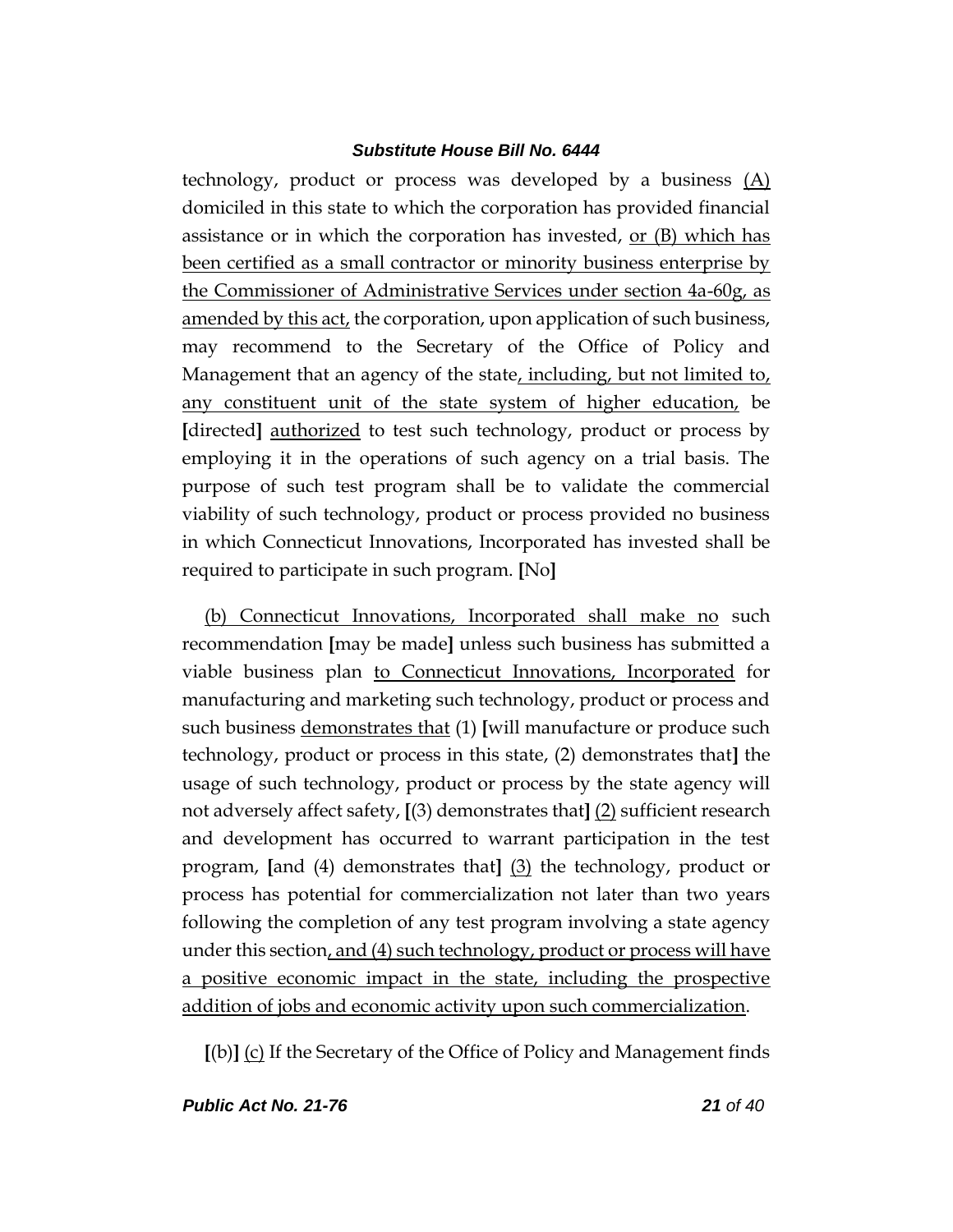that employing such technology, product or process would be feasible in the operations of a state agency and would not have any detrimental effect on such operations, said secretary, notwithstanding the requirement of chapter 58, may direct an agency of the state to accept delivery of such technology, product or process and to undertake such a test program. **[**Any**]** The Secretary of the Office of Policy and Management, in consultation with the Commissioner of Administrative Services, the chief executive officer of Connecticut Innovations, Incorporated and the department head of the testing agency, shall determine, on a case-by-case basis, whether the costs associated with the acquisition and use of such technology, product or process by the testing agency shall be borne by Connecticut Innovations, Incorporated, the business or by any investor or participant in such business. The acquisition of any technology, product or process for purposes of the test program established pursuant to this section shall not be deemed to be a purchase under the provisions of the state procurement policy. The testing agency, on behalf of Connecticut Innovations, Incorporated shall maintain records related to such test program, as requested by Connecticut Innovations, Incorporated and shall make such records and any other information derived from such test program available to Connecticut Innovations, Incorporated and the business. Any proprietary information derived from such test program shall be exempt from the provisions of subsection (a) of section 1-210.

(d) If the Secretary of the Office of Policy and Management, in consultation with the Commissioner of Administrative Services, the chief executive officer of Connecticut Innovations, Incorporated and the department head of the testing agency, determines that the test program sufficiently demonstrates that the technology, product or process promotes public health and safety, environmental protection, economic development or efficiency, reduces administrative burdens or otherwise improves state services, the Commissioner of Administrative Services may procure such technology, product or process for use by any or all

*Public Act No. 21-76 22 of 40*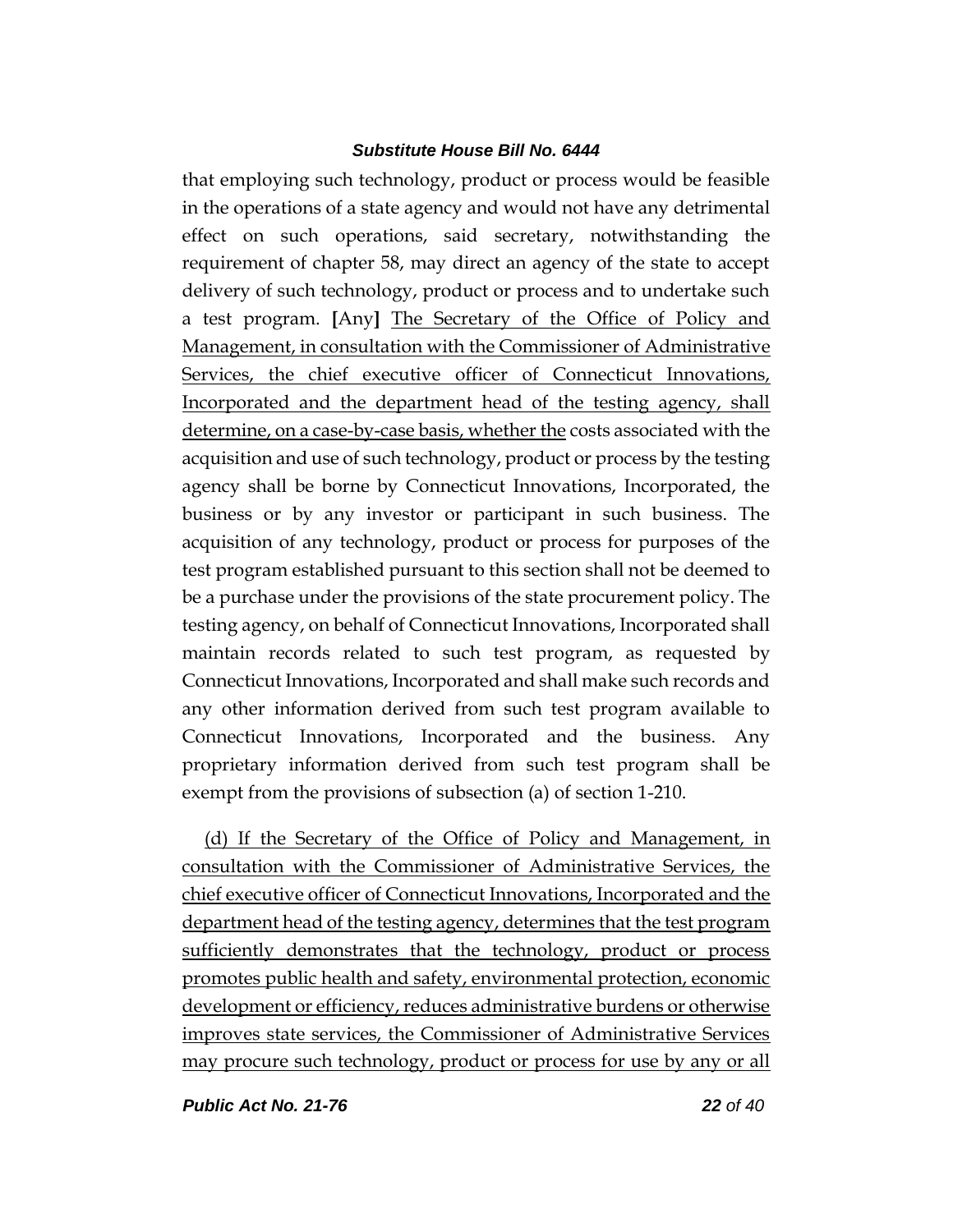# state agencies pursuant to subsection (b) of section 4a-58.

**[**(c)**]** (e) The Secretary of the Office of Policy and Management, the Commissioner of Administrative Services and Connecticut Innovations, Incorporated may develop a program to recognize state agencies that help to promote public health and safety, environmental protection, **[**or**]** economic development or efficiency, reduce administrative burdens or improve state services by participating in a testing program under this section. Such program may include the creation of a fund established with savings accrued by the testing agency during its participation in the testing program established under this section. Such fund shall only be used to implement the program of recognition established by the Secretary of the Office of Policy and Management, the Commissioner of Administrative Services and Connecticut Innovations, Incorporated, under the provisions of this subsection.

Sec. 15. Section 4a-53 of the general statutes is repealed and the following is substituted in lieu thereof (*Effective July 1, 2021*):

(a) The Commissioner of Administrative Services may join with federal agencies, other state governments, political subdivisions of this state or nonprofit organizations in cooperative purchasing plans when the best interests of the state would be served thereby.

(b) **[**The state, through**]** Any state agency, with the approval of the Commissioner of Administrative Services or his or her designee, may purchase equipment, supplies, materials and services from a person who has a contract to sell such property or services to other state governments, other branches, divisions or departments of this state, political subdivisions of this state, nonprofit organizations or public purchasing consortia, in accordance with the terms and conditions of such contract.

(c) The Commissioner of Administrative Services, in conjunction with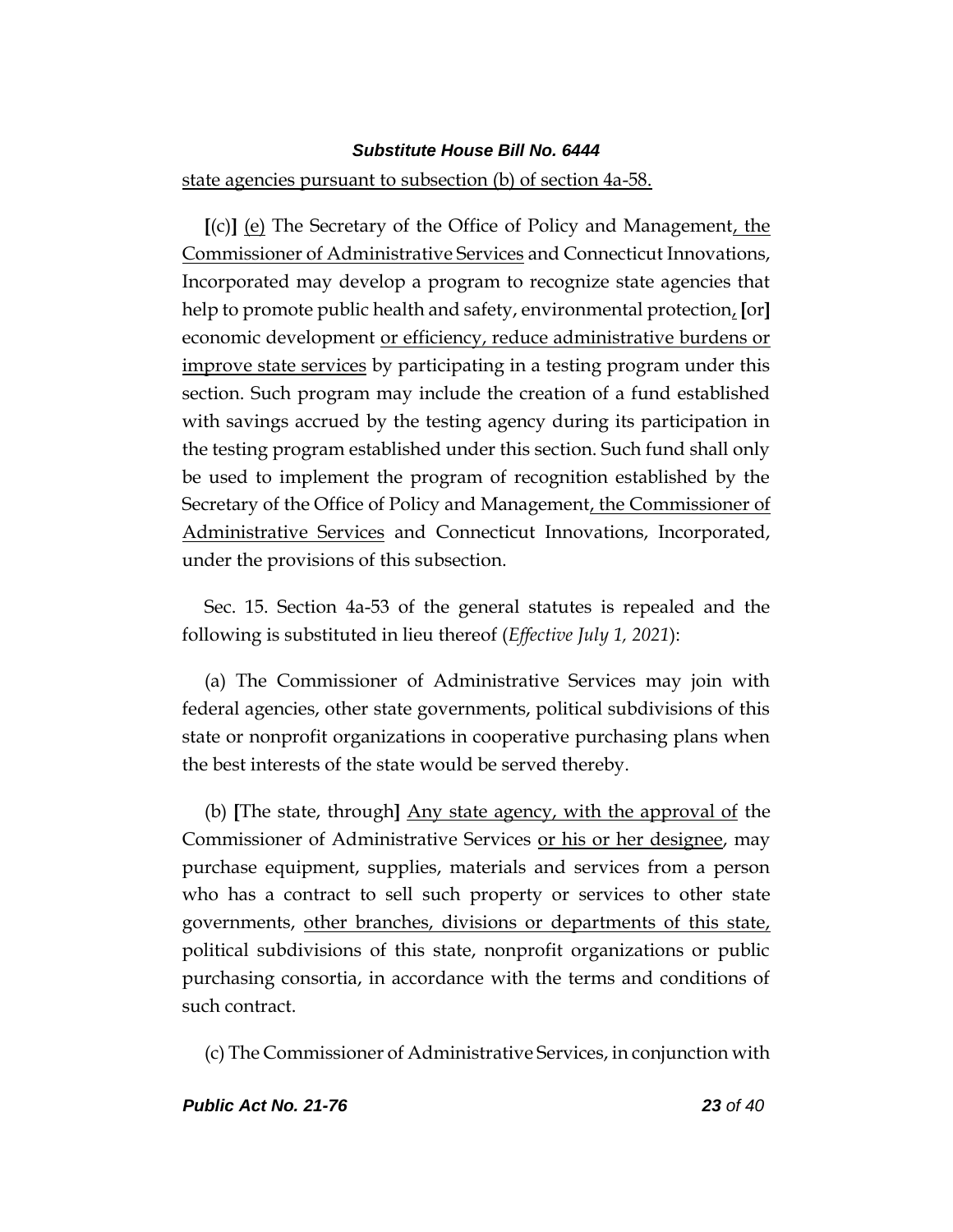the Department of Energy and Environmental Protection and within available appropriations, shall make known to the chief executive officer of each municipality the existence of cooperative plans for the purchase of recycled paper.

Sec. 16. Section 4a-19 of the general statutes is repealed and the following is substituted in lieu thereof (*Effective July 1, 2021*):

There shall be a State Insurance and Risk Management Board consisting of **[**twelve**]** nine persons whom the Governor shall appoint subject to the provisions of section 4-9a. **[**Four**]** Three of such appointees shall be public members and **[**eight**]** six shall be qualified by training and experience to carry out their duties under the provisions of sections 4a-20 and 4a-21. The Comptroller shall be an ex-officio voting member of said board and may designate another person to act in his or her place. Not more than **[**eight**]** five appointed members of said board shall, at any time, be members of the same political party. Said appointed members shall receive no compensation for the performance of their duties as such but shall be reimbursed for their necessary expenses. The board shall meet at least once during each calendar quarter and at such other times as the chairperson deems necessary. Special meetings shall be held on the request of a majority of the board after notice in accordance with the provisions of section 1-225. **[**A majority**]** Five of the members of the board shall constitute a quorum. Any member who fails to attend three consecutive meetings or who fails to attend fifty per cent of all meetings held during any calendar year shall be deemed to have resigned from office. Said board shall be within the Department of Administrative Services, provided the board shall have independent decision-making authority. Said department shall provide staff support for the board.

Sec. 17. (NEW) (*Effective July 1, 2021*) (a) As used in this section, "agency" means each state board, authority, commission, department, office, institution, council or other agency of the state including, but not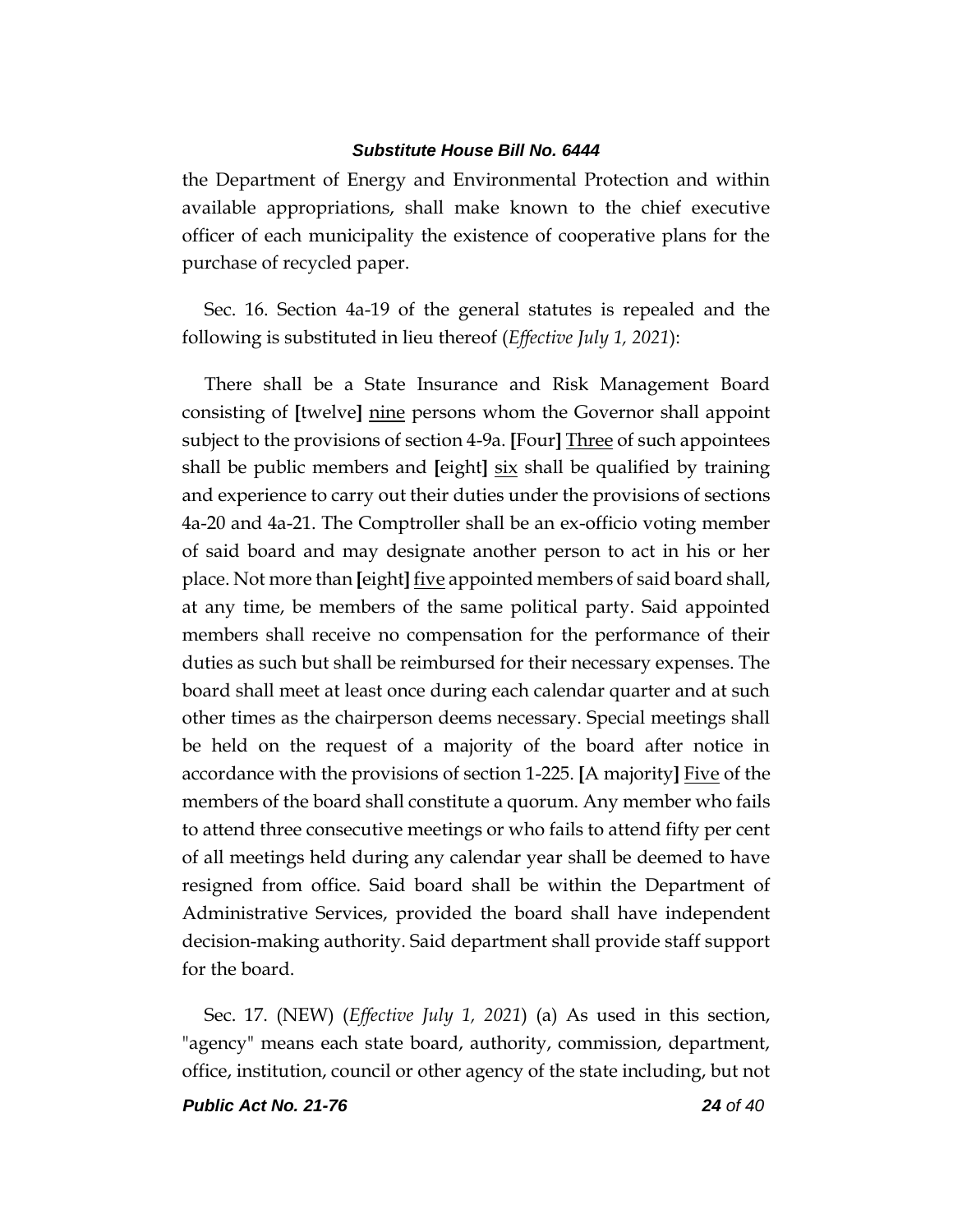limited to, each constituent unit and each public institution of higher education, and "quasi-public agency" has the same meaning as provided in section 1-120 of the general statutes. Notwithstanding any provision of the general statutes or public or special act, but subject to the provisions of chapter 15 of the general statutes, any payment of fees due to an agency or quasi-public agency may be made by any means of electronic funds transfer adopted by such agency or quasi-public agency.

(b) Notwithstanding any provision of the general statutes or public or special act, but subject to the provisions of chapter 15 of the general statutes, any correspondence or communication required to be delivered to an agency or quasi-public agency by registered or certified mail, return receipt requested, may be delivered by electronic means with proof of a delivery receipt, in accordance with the provisions of chapter 15 of the general statutes.

(c) Notwithstanding any provision of the general statutes or public or special act, but subject to the provisions of chapter 15 of the general statutes, any correspondence or communication required to be delivered to an agency or quasi-public agency by United States mail or facsimile may be delivered by electronic means, provided such agency or quasi-public agency has determined such electronic delivery is appropriate for such correspondence or communication.

(d) Notwithstanding any provision of the general statutes or public or special act, but subject to the provisions of chapter 15 of the general statutes, any requirement that an agency or quasi-public agency insert an advertisement of a legal notice in a newspaper shall include posting such notice on the agency's or quasi-public agency's Internet web site or other electronic portal of the agency which is available to the general public.

Sec. 18. Subsection (b) of section 4d-7 of the general statutes is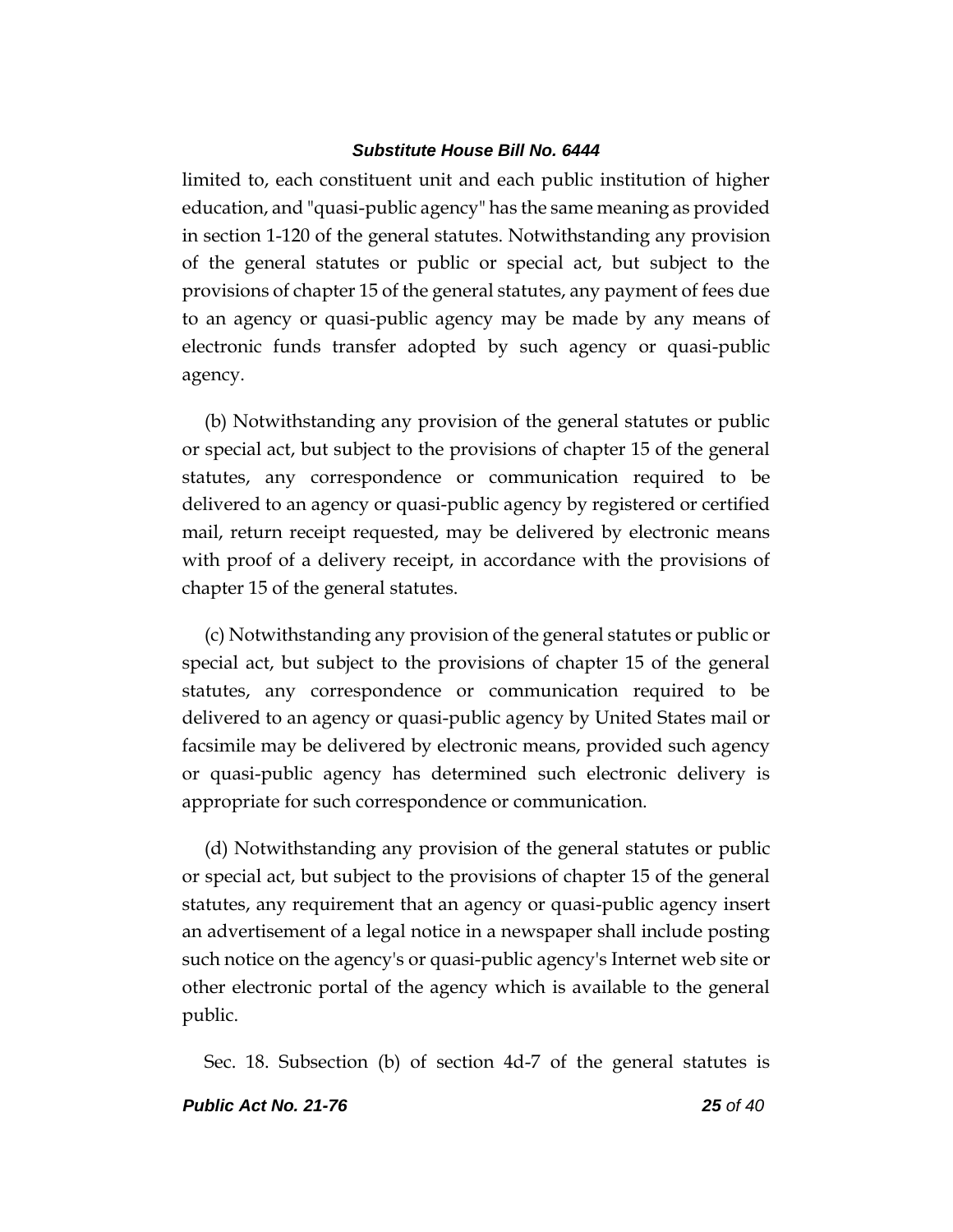repealed and the following is substituted in lieu thereof (*Effective July 1, 2021*):

(b) In order to facilitate the development of a fully integrated statewide information services and telecommunication system that effectively and efficiently supports data processing and telecommunication requirements of all state agencies, the strategic plan shall include: (1) Guidelines and standards for the architecture for information and telecommunication systems that support state agencies, including, but not limited to, standards for digital identity verification under section 1-276 that are consistent with industry standards and best practices; (2) plans for a cost-effective state-wide telecommunication network to support state agencies, which network may consist of different types of transmission media, including wire, fiber and radio, and shall be able to support voice, data, electronic mail, video and facsimile transmission requirements and any other form of information exchange that takes place via electromagnetic media; (3) identification of annual expenditures and major capital commitments for information and telecommunication systems; (4) identification of all state agency technology projects; (5) a description of the efforts of executive branch state agencies to use e-government solutions to deliver state services and conduct state programs, including the feedback and demands of clients of such agencies received by such agencies and such agencies' plans to address client concerns by using online solutions, when such solutions are determined feasible by such agencies; and (6) potential opportunities for increasing the efficiency or reducing the costs of the state's information and telecommunication systems.

Sec. 19. Section 4a-67d of the general statutes is repealed and the following is substituted in lieu thereof (*Effective July 1, 2021*):

(a) The fleet average for cars or light duty trucks purchased by the state shall: (1) On and after October 1, 2001, have a United States Environmental Protection Agency estimated highway gasoline mileage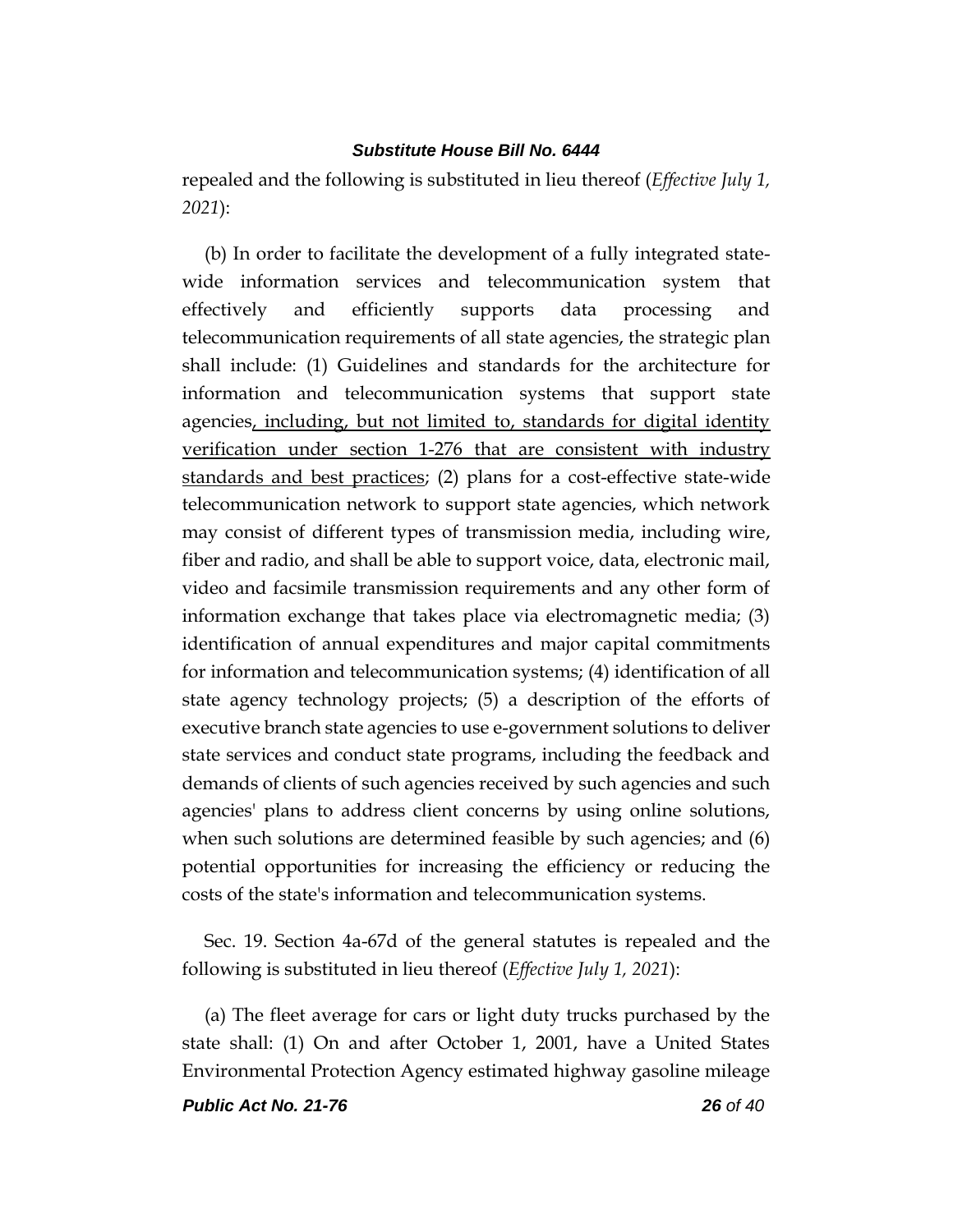rating of at least thirty-five miles per gallon and on and after January 1, 2003, have a United States Environmental Protection Agency estimated highway gasoline mileage rating of at least forty miles per gallon, (2) comply with the requirements set forth in 10 CFR 490 concerning the percentage of alternative-fueled vehicles required in the state motor vehicle fleet, and (3) obtain the best achievable mileage per pound of carbon dioxide emitted in its class. The alternative-fueled vehicles purchased by the state to comply with said requirements shall be capable of operating on natural gas or electricity or any other system acceptable to the United States Department of Energy that operates on fuel that is available in the state.

(b) Notwithstanding any other provisions of this section, (1) on and after January 1, 2008: (A) At least fifty per cent of all cars and light duty trucks purchased or leased by the state shall be alternative-fueled, hybrid electric or plug-in electric vehicles, (B) all alternative-fueled vehicles purchased or leased by the state shall be certified to the California Air Resources Board's Low Emission Vehicle II Ultra Low Emission Vehicle Standard, and (C) all gasoline-powered light duty and hybrid vehicles purchased or leased by the state shall, at a minimum, be certified to the California Air Resource Board's Low Emission Vehicle II Ultra Low Emission Vehicle Standard, (2) on and after January 1, 2012, one hundred per cent of such cars and light duty trucks shall be alternative-fueled, hybrid electric or plug-in electric vehicles, and (3) on and after January 1, 2030, at least fifty per cent of such cars and light duty trucks shall be zero-emission vehicles.

(c) On and after January 1, 2030, at least thirty per cent of all buses purchased or leased by the state shall be zero-emission buses.

**[**(d) If the Commissioner of Administrative Services determines that the vehicles required by the provisions of subsections (b) and (c) of this section are not available for purchase or lease, the Commissioner of Administrative Services shall include an explanation of such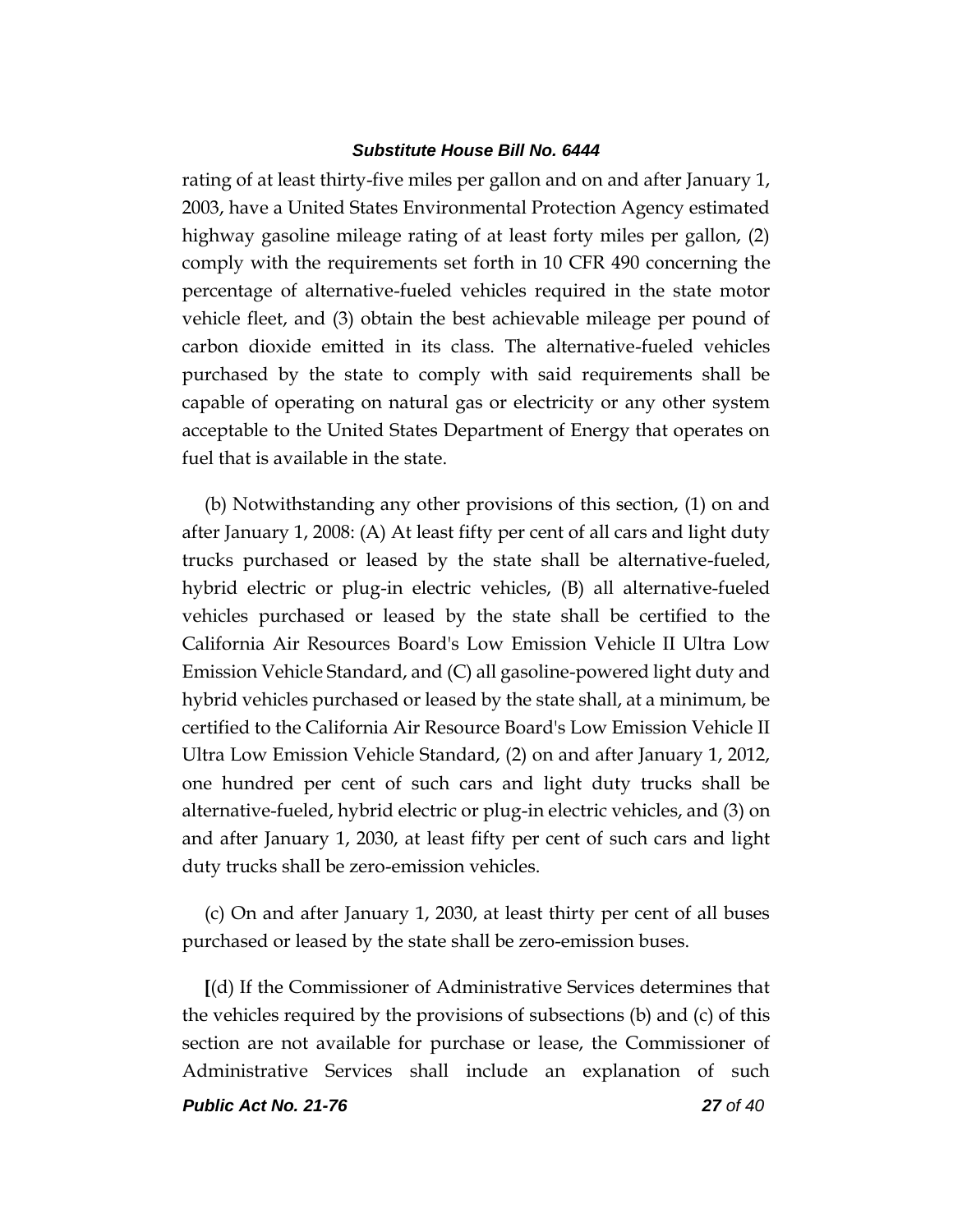determination in the annual report described in subsection (g) of this section.**]**

**[**(e)**]** (d) The provisions of subsections (a) to (c), inclusive, of this section shall not apply to any emergency vehicle.

**[**(f)**]** (e) As used in this section, (1) "emergency vehicle" means a vehicle used by the Department of Motor Vehicles, Department of Emergency Services and Public Protection, Department of Energy and Environmental Protection, Department of Correction, Office of State Capitol Police, Department of Mental Health and Addiction Services, Department of Developmental Services, Department of Social Services, Department of Children and Families, Department of Transportation, Judicial Department, Board of Pardons and Paroles, Board of Regents for Higher Education, The University of Connecticut or The University of Connecticut Health Center for law enforcement or emergency response purposes, (2) "hybrid" means a passenger car that draws acceleration energy from two on-board sources of stored energy that consists of either an internal combustion or heat engine which uses combustible fuel and a rechargeable energy storage system, and, for any passenger car or light duty truck with a model year of 2004 or newer, that is certified to meet or exceed the California Air Resources Board's LEV (Low Emission Vehicle) II LEV Standard, (3) "zero-emission vehicle" means a battery electric vehicle, hybrid electric vehicle, rangeextended electric vehicle and any vehicle that is certified by the executive officer of the California Air Resources Board to produce zero emissions of any criteria pollutant under all operational modes and conditions, and (4) "zero-emission bus" means any urban bus certified by the executive officer of the California Air Resources Board to produce zero emissions of any criteria pollutant under all operational modes and conditions.

**[**(g) On or before January 1, 2008, and annually thereafter, the Commissioner of Administrative Services, in consultation with the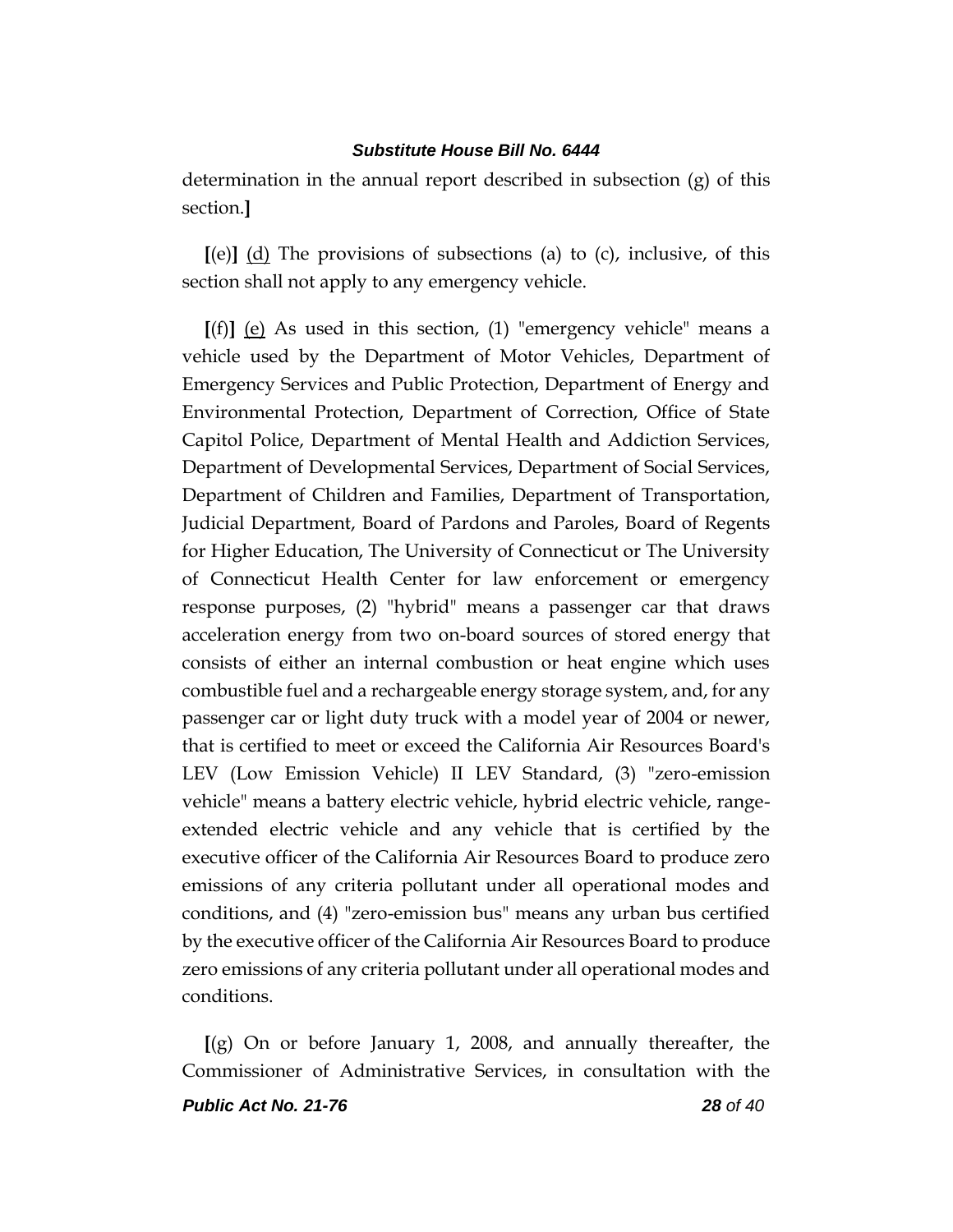Commissioner of Transportation, shall file a report with the joint standing committees of the General Assembly having cognizance of matters relating to government administration, the environment and energy that includes: (1) Details on the composition of the state fleet, including, but not limited to, a listing of all vehicles owned, leased or used by the Departments of Transportation and Emergency Services and Public Protection, the make, model and fuel type of vehicles that compose the state fleet and the amount of fuel, including alternative fuels, that each vehicle uses, (2) any changes to the determination made by the Commissioner of Energy and Environmental Protection pursuant to subsection (a) of section 35 of public act 07-4 of the June special session or any update concerning the waiver application submitted pursuant to subsection (a) of section 35 of public act 07-4 of the June special session, as applicable, (3) any changes or amendments to the plan required by subsection (b) of section 35 of public act 07-4 of the June special session, (4) any changes or amendments to the plan required by subsection (c) of section 35 of public act 07-4 of the June special session, (5) a vehicle purchasing and procurement three-year plan that aligns with the requirements of subdivision (3) of subsection (b) of this section and subsection (c) of this section, and (6) an assessment of the availability of zero-emission medium and heavy duty trucks and the feasibility of the state purchasing or leasing zero-emission medium and heavy duty trucks. The Departments of Transportation and Emergency Services and Public Protection shall submit all data requested of said departments by the Department of Administrative Services in connection with the preparation of such report.

(h) The Commissioner of Administrative Services may enter into any agreement necessary to carry out the provisions of subsection  $(g)$  of this section.**]**

**[**(i)**]** (f) In performing the requirements of this section, the Commissioners of Administrative Services, Energy and Environmental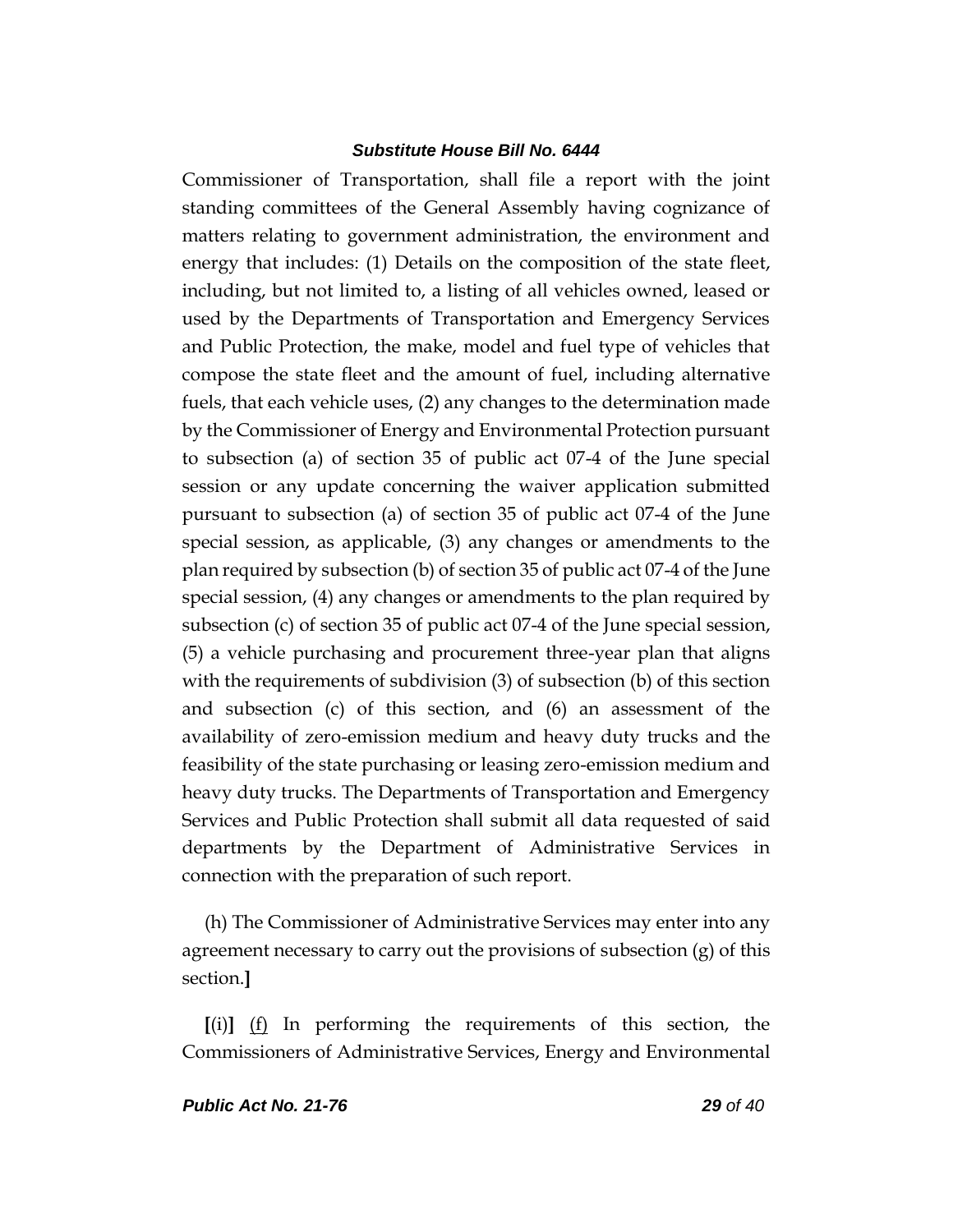Protection and Transportation shall, whenever possible, consider the use of and impact on Connecticut-based companies.

**[**(j)**]** (g) The Commissioner of Administrative Services, in consultation with the Commissioner of Transportation, shall study the feasibility of creating a competitive bid process for the aggregate procurement of zero-emission vehicles and zero-emission buses and determine whether such aggregate procurement would achieve a cost savings on the purchase of such vehicles and buses and related administrative costs. On or before January 1, 2020, the Commissioner of Administrative Services shall report, in accordance with the provisions of section 11-4a, on the results of such study to the joint standing committees of the General Assembly having cognizance of matters relating to government administration and transportation. The Commissioner of Administrative Services may proceed with such aggregate procurement if the commissioner determines such aggregate procurement would achieve a cost savings.

Sec. 20. Subsection (e) of section 4a-52a of the general statutes is repealed and the following is substituted in lieu thereof (*Effective July 1, 2021*):

(e) Notwithstanding the provisions of sections 4a-51 and 4a-52, the Commissioner of Administrative Services may delegate authority to any state agency to purchase supplies, materials, equipment and contractual services, consistent with section 4a-67c, if the commissioner determines, in writing, that (1) such delegation would reduce state purchasing costs or result in more efficient state purchasing, and (2) the agency has employees with experience and expertise in state purchasing statutes, regulations and procedures. In determining which agencies to delegate such purchasing authority to, the commissioner shall give preference to agencies which have exceeded the set-aside requirements of section 4a-60g, as amended by this act. An agency to whom such authority is delegated shall comply with all such statutes, regulations and

*Public Act No. 21-76 30 of 40*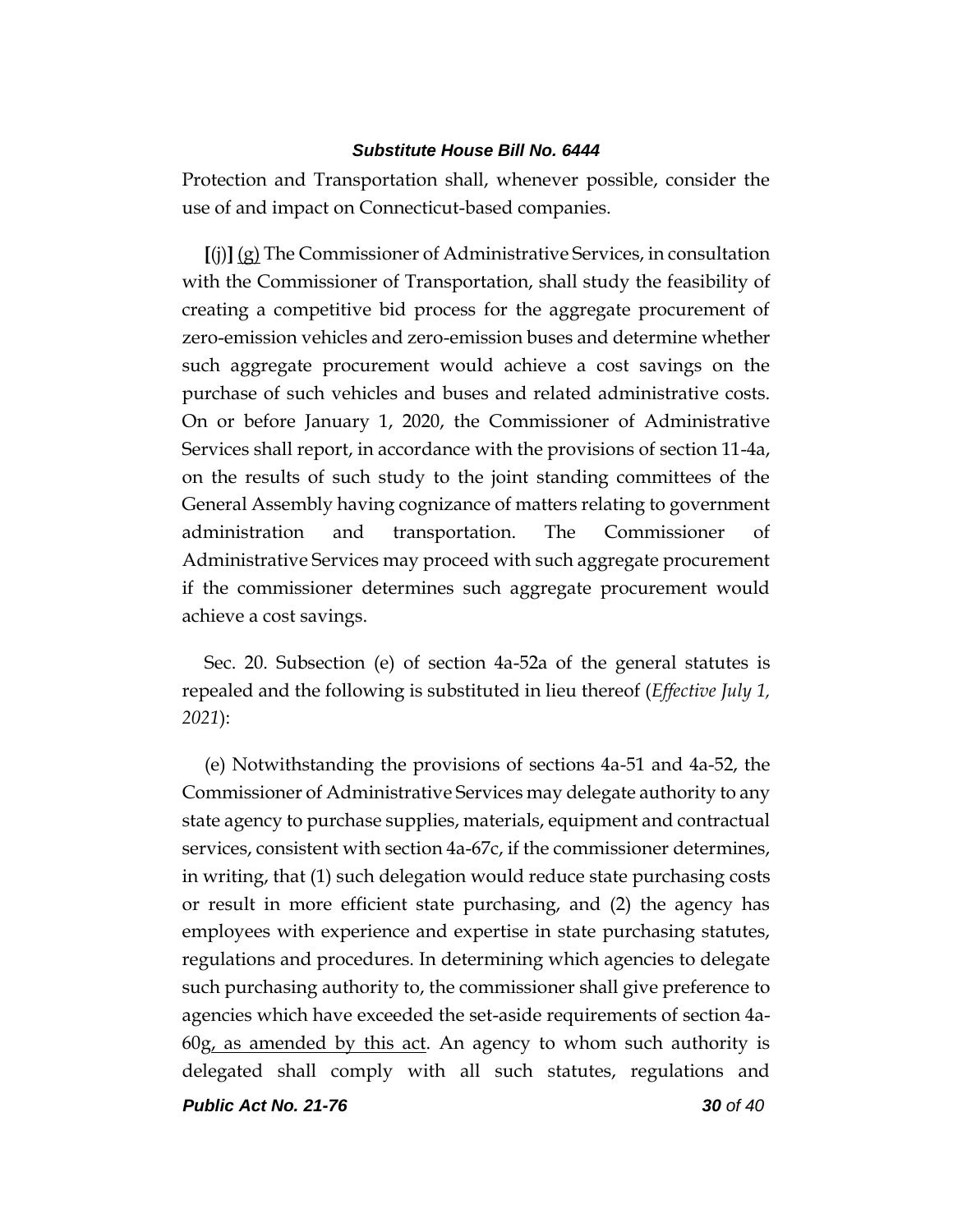procedures. **[**and shall submit annual reports to the Commissioner of Administrative Services on its purchase orders, in a format prescribed by the commissioner.**]** The Commissioner of Administrative Services or his or her designee shall periodically review each such delegation of purchasing authority and may revoke or modify a delegation upon determining that the agency has violated any provision of the delegation or that there is evidence of insufficient competition in the competitive bidding or competitive negotiation process.

Sec. 21. Section 4a-6 of the general statutes is repealed and the following is substituted in lieu thereof (*Effective July 1, 2021*):

**[**(a)**]** No state agency shall enter into any agreement, whether oral or written, or renew any agreement for the leasing of any personal property, except upon approval of the Commissioner of Administrative Services and subject to such procedures as the commissioner may establish respecting the leasing of personal property. The commissioner shall cause to be kept a complete record of all personal property leased by state agencies, the location of each item of such property and a copy of all leasing agreements and renewals thereof.

**[**(b) On or before the fourth Wednesday after the convening of each regular session of the General Assembly, the commissioner shall file with the joint standing committee of the General Assembly having cognizance of matters relating to appropriations and the budgets of state agencies, a complete listing of all items of personal property leased by state agencies, indicating each item leased, the lessee agency, the lessor and the annual rental thereof.**]**

Sec. 22. Section 29-251a of the general statutes is repealed and the following is substituted in lieu thereof (*Effective July 1, 2021*):

As used in this section, "program requirements" means any program or part of a program which is required by law. The Commissioner of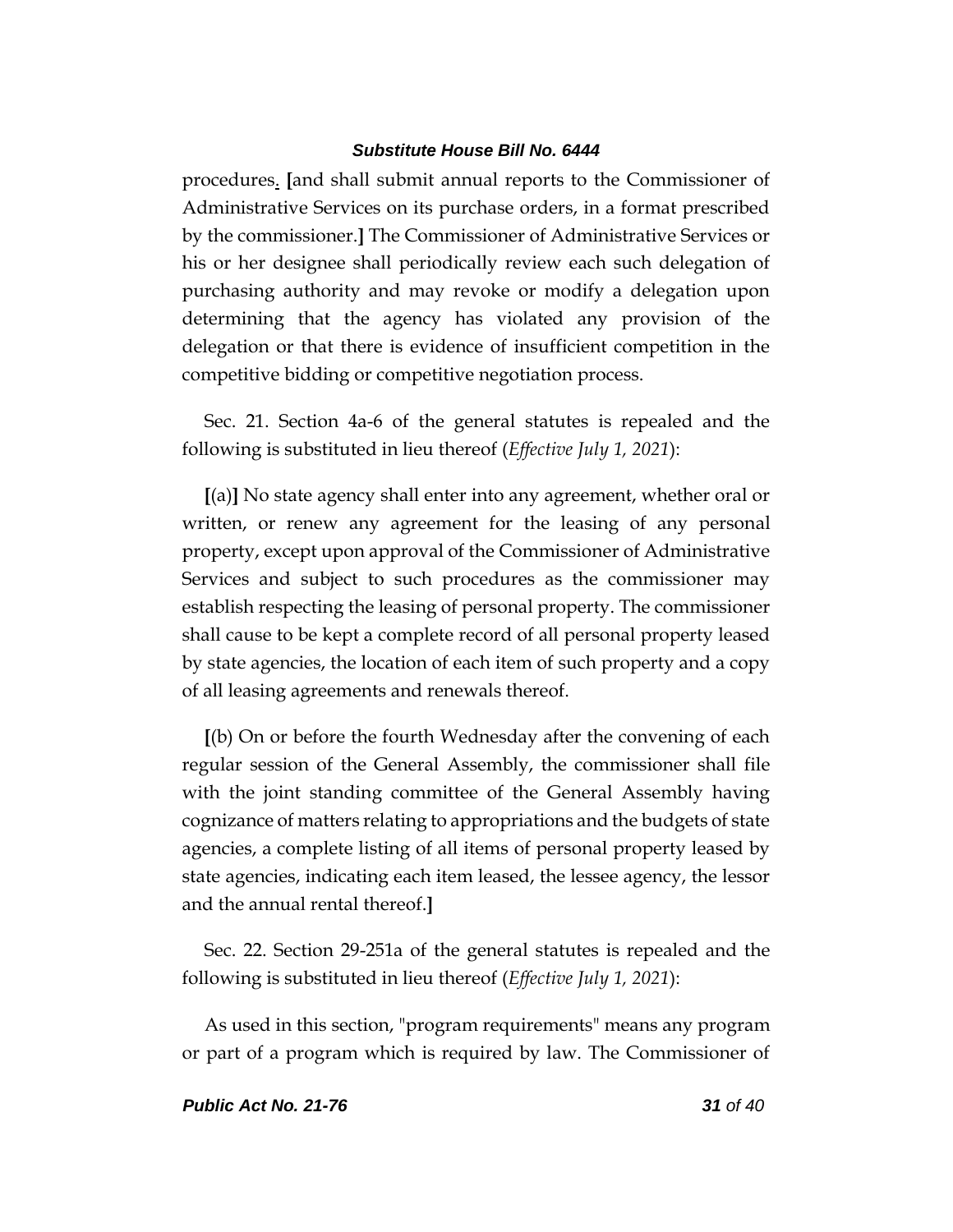Administrative Services, in consultation with the Codes and Standards Committee, shall conduct a review of existing regulations of each state agency to determine whether any provision of such regulations conflicts with the State Building Code, the Fire Safety Code, the State Fire Prevention Code or any other fire safety regulation adopted under this chapter. The commissioner shall make recommendations to the department head of any state agency which has regulations that are in conflict with the State Building Code, the Fire Safety Code, the State Fire Prevention Code or any other fire safety regulation adopted under this chapter for the amendment of such regulations so they no longer are in conflict with said codes or any such fire safety regulations. Not later than ninety days following receipt of such recommendations, the department head of such state agency shall initiate the process under chapter 54 to amend or repeal such regulation in order to bring such regulation into compliance with the State Building Code, the Fire Safety Code, the State Fire Prevention Code or any other fire safety regulation adopted under this chapter as the case may be, unless the amendment or repeal of such regulation would result in a conflict with the applicable agency's program requirements. **[**The Commissioner of Administrative Services, in consultation with the Codes and Standards Committee, shall report such recommendations to the joint standing committee of the General Assembly having cognizance of matters relating to public safety.**]**

Sec. 23. Section 29-418 of the general statutes is repealed and the following is substituted in lieu thereof (*Effective July 1, 2021*):

(a) All testing by or on behalf of a holder of a cigarette manufacturer's license or by or on behalf of the Office of the State Fire Marshal to determine a cigarette's compliance with the performance standard specified in this section shall be conducted in accordance with the following requirements:

*Public Act No. 21-76 32 of 40* (1) Testing of cigarettes shall be conducted in accordance with the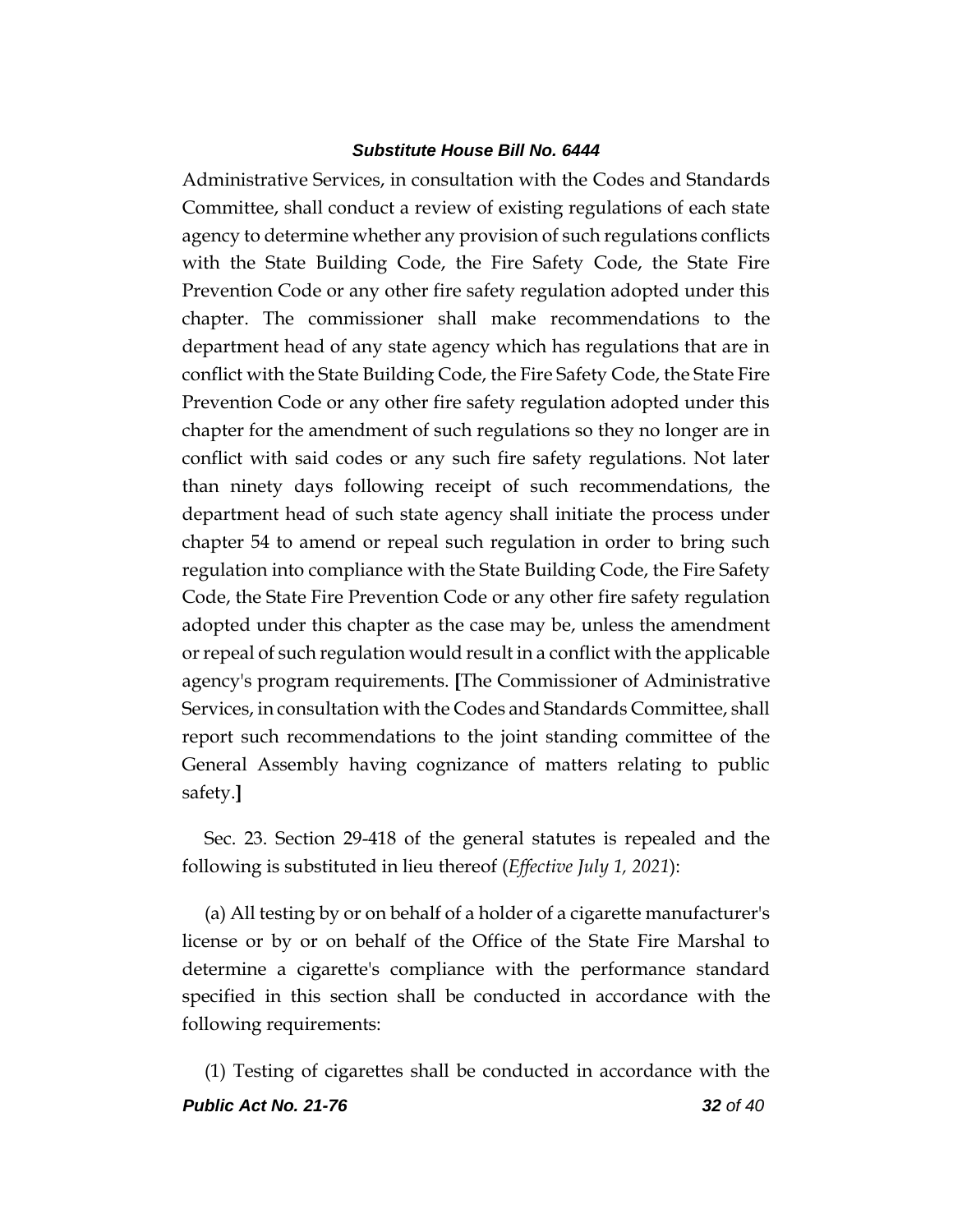American Society of Testing and Materials or "ASTM" standard E2187- 04, "Standard Test Method for Measuring the Ignition Strength of Cigarettes" or a subsequent ASTM Standard Test Method for Measuring the Ignition Strength of Cigarettes upon a finding by the State Fire Marshal that such subsequent method does not result in a change in the percentage of full-length burns exhibited by any tested cigarette when compared to the percentage of full-length burns the same cigarette would exhibit when tested in accordance with ASTM standard E2187- 04 and the performance standard in subdivision (3) of this subsection;

(2) Testing shall be conducted on ten layers of filter paper;

(3) Not more than twenty-five per cent of the cigarettes tested in a test trial in accordance with this section shall exhibit full-length burns. Forty replicate tests shall comprise a complete test trial for each cigarette tested;

(4) The performance standard required by this section shall only be applied to a complete test trial;

(5) Written certifications shall be based upon testing conducted by a laboratory that has been accredited pursuant to standard ISO or IEC 17025 of the International Organization for Standardization or such other comparable accreditation standard as the Office of the State Fire Marshal may require by regulation;

(6) Laboratories conducting testing in accordance with this section shall implement a quality control and quality assurance program that includes a procedure that will determine the repeatability of the testing results. The repeatability value shall be no greater than 0.19. Such program ensures that the testing repeatability remains within the required repeatability value set forth in this subdivision for all test trials used to certify cigarettes in accordance with this section and section 29- 419; and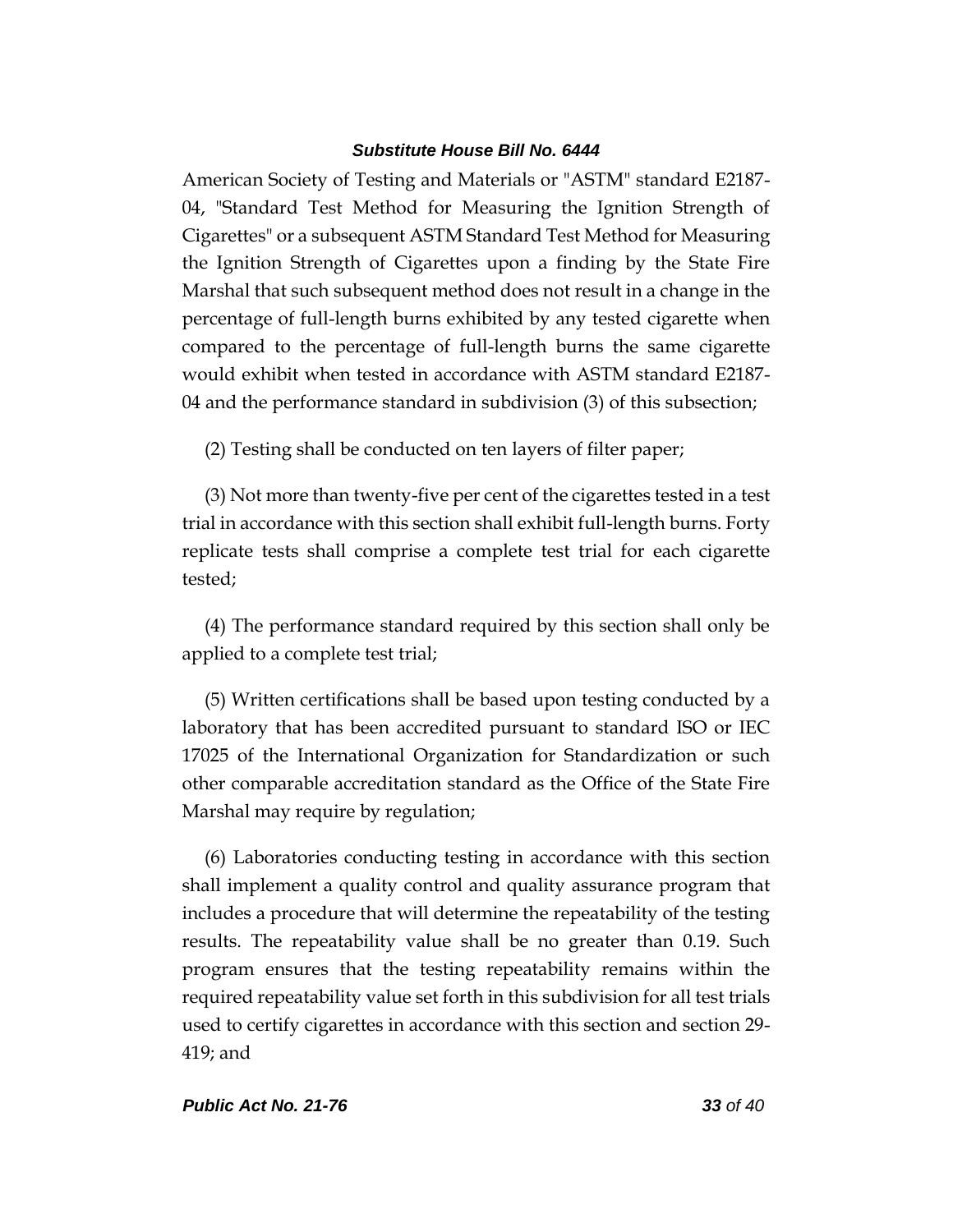(7) No additional testing under this section is required if cigarettes are tested consistent with this section for any other purpose.

(b) Each cigarette that uses lowered permeability bands in the cigarette paper to achieve compliance with the performance standard set forth in this section shall have not less than two nominally identical bands on the paper surrounding the tobacco column. At least one complete band shall be located not less than fifteen millimeters from the lighting end of the cigarette. For cigarettes on which the bands are positioned by design, there shall be not less than two bands fully located at least fifteen millimeters from the lighting end and ten millimeters from the filter end of the tobacco column, or ten millimeters from the labeled end of the tobacco column for nonfiltered cigarettes.

(c) A holder of a cigarette manufacturer's license that manufactures a cigarette that the State Fire Marshal determines cannot be tested in accordance with the test method prescribed in subdivision (1) of subsection (a) of this section may propose an alternate test method and performance standard for the cigarette to the State Fire Marshal. Upon approval and a determination by the State Fire Marshal that the performance standard proposed by the holder is equivalent to the performance standard prescribed in subdivision (3) of subsection (a) of this section, the holder may employ such test method and performance standard to certify such cigarette pursuant to section 29-419. If the State Fire Marshal determines that another state has enacted reduced cigarette ignition propensity standards that include a test method and performance standard that are the same as those contained in this section, and the State Fire Marshal finds that the officials responsible for implementing those requirements have approved the proposed alternative test method and performance standard for a particular cigarette proposed by a holder as meeting the reduced cigarette ignition propensity standards of that state's law or regulations under a legal provision comparable to this section, then the State Fire Marshal shall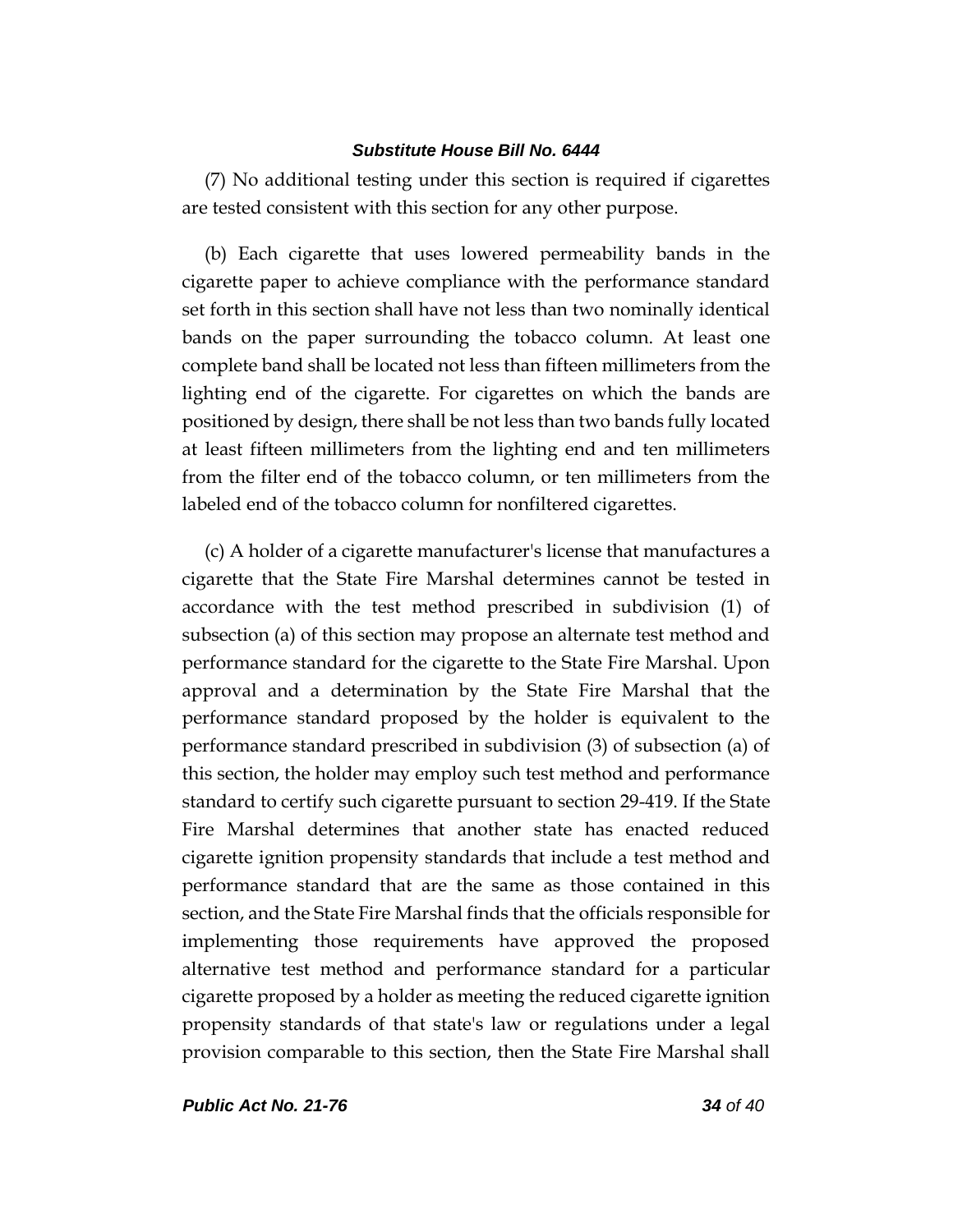authorize that holder to employ the alternative test method and performance standard to certify that cigarette for sale in this state, unless the State Fire Marshal has a reasonable basis for deciding that the alternative test should not be accepted under said sections. All other applicable requirements of this section shall apply to the holder.

(d) Each holder of a cigarette manufacturer's license shall maintain copies of the reports of all tests conducted on all cigarettes with respect to which such holder has submitted written certification in accordance with the provisions of section 29-419. Such holder shall provide copies of the reports available to the Office of the State Fire Marshal and to the office of the Attorney General upon written request. Any holder that fails to provide such copies not later than sixty days after receiving a written request shall be subject to a civil penalty not to exceed ten thousand dollars for each day after the sixtieth day that the holder does not make such copies available.

**[**(e) The State Fire Marshal shall review the effectiveness of the implementation of this section and shall submit a report to the joint standing committee of the General Assembly having cognizance of matters relating to public safety, in accordance with section 11-4a, containing the State Fire Marshal's findings and, if appropriate, recommendations for legislation to improve the effectiveness of this section. Such report shall be submitted not later than June 30, 2011, and every three years thereafter.**]**

Sec. 24. Subsection (a) of section 1-83 of the general statutes is repealed and the following is substituted in lieu thereof (*Effective July 1, 2021*):

(a) (1) All state-wide elected officers, members of the General Assembly, department heads and their deputies, members or directors of each quasi-public agency, members of the Investment Advisory Council and such members of the Executive Department and such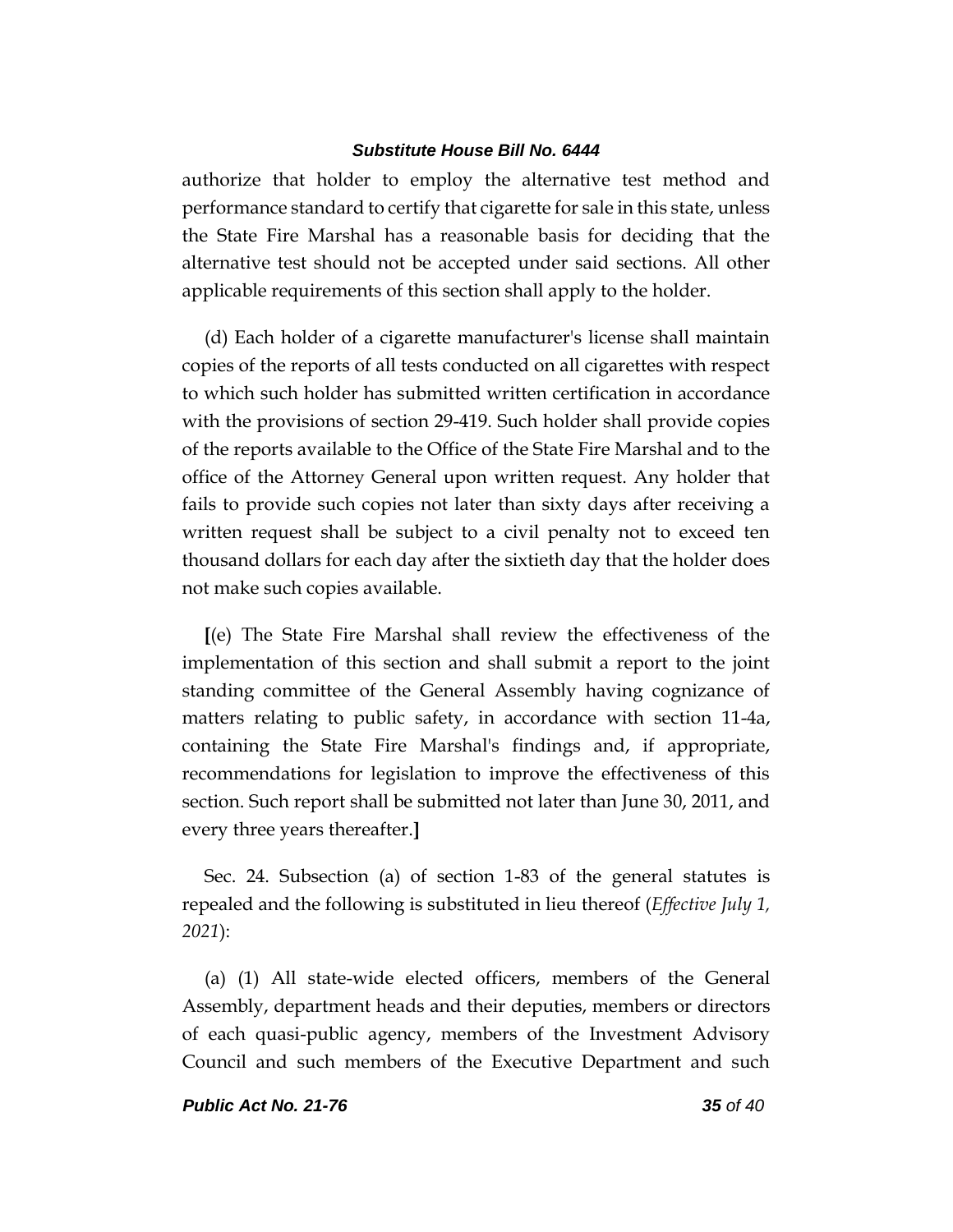employees of quasi-public agencies as the Governor shall require, shall file, under penalty of false statement, a statement of financial interests for the preceding calendar year with the Office of State Ethics on or before the May first next in any year in which they hold such an office or position. If, in any year, May first falls on a weekend or legal holiday, such statement shall be filed not later than the next business day. Any such individual who leaves his or her office or position shall file a statement of financial interests covering that portion of the year during which such individual held his or her office or position. The Office of State Ethics shall notify such individuals of the requirements of this subsection not later than sixty days after their departure from such office or position. Such individuals shall file such statement not later than sixty days after receipt of the notification.

(2) Each state agency, department, board and commission shall develop and implement, in cooperation with the Office of State Ethics, an ethics statement as it relates to the mission of the agency, department, board or commission. The executive head of each such agency, department, board or commission shall be directly responsible for the development and enforcement of such ethics statement and shall file a copy of such ethics statement with **[**the Department of Administrative Services and**]** the Office of State Ethics.

Sec. 25. Section 4d-80 of the general statutes is repealed and the following is substituted in lieu thereof (*Effective July 1, 2021*):

(a) There is established a Commission for Educational Technology within the Department of Administrative Services. The commission shall consist of the following members or their designees: (1) The Secretary of the Office of Policy and Management, the Commissioner of Administrative Services, the Commissioner of Education, the Commissioner of Economic and Community Development, the president of The University of Connecticut and the president of the Connecticut State Colleges and Universities, the State Librarian and the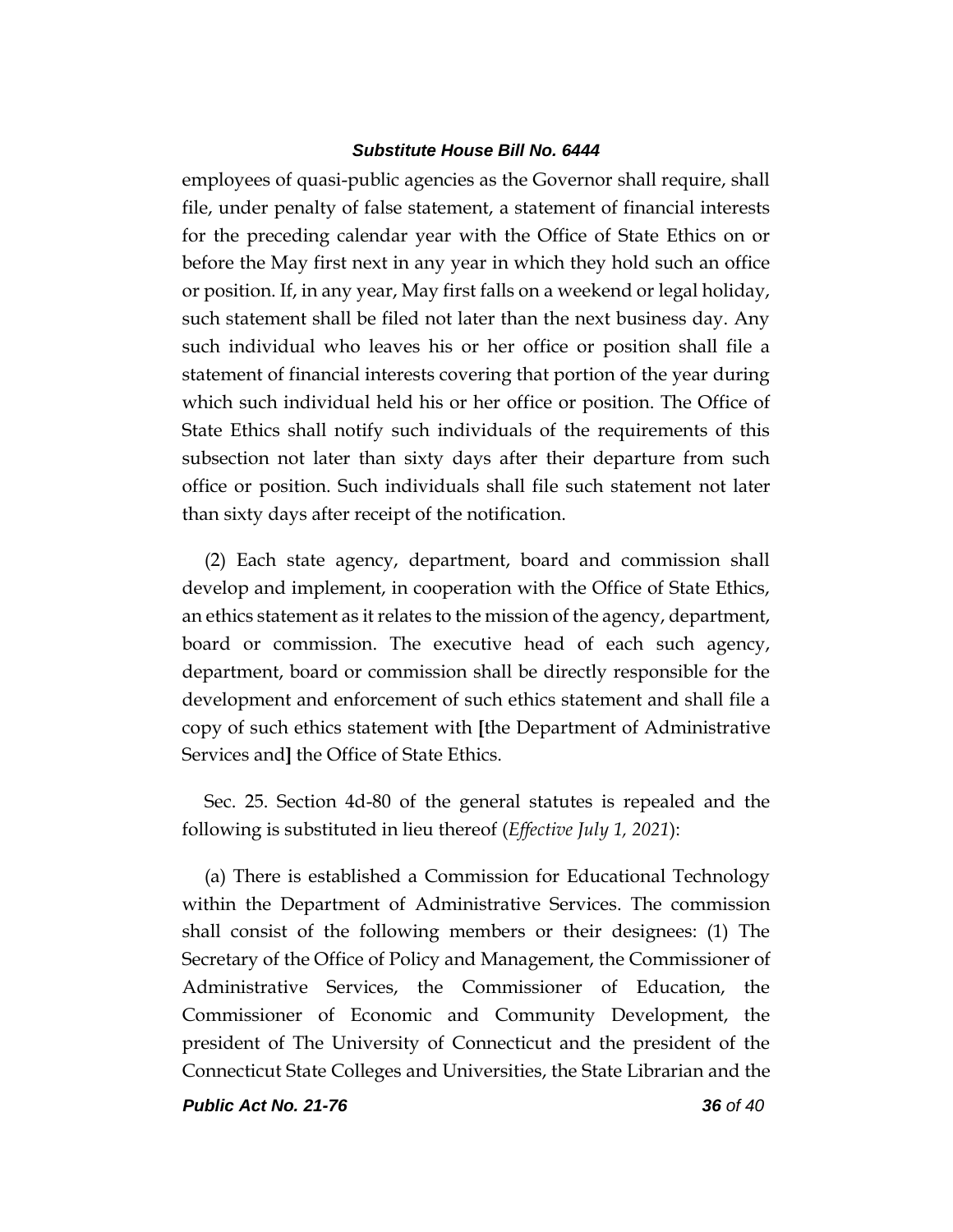Consumer Counsel, (2) one member each representing the Connecticut Conference of Independent Colleges, the Connecticut Association of Boards of Education, the Connecticut Conference of Municipalities, the Connecticut Council of Small Towns, **[**and**]** the Connecticut Library Association, **[**(3)**]** the Connecticut Association of Public School Superintendents and the Connecticut Educators Computer Association, (3) a secondary school teacher designated by the Connecticut Education Association and an elementary school teacher designated by the American Federation of Teachers–Connecticut, (4) four members who represent business or have expertise in information technology, two of whom shall be appointed by the Governor, one of whom shall be appointed by the speaker of the House of Representatives and one of whom shall be appointed by the president pro tempore of the Senate,  $[4]$   $[5]$  one member who is a chief elected official of a municipality, who shall be appointed by the minority leader of the Senate, and **[**(5)**]** (6) one member who is a representative of small business who shall be appointed by the minority leader of the House of Representatives. The commission shall convene a meeting at least once during each calendar quarter.

(b) The Governor shall appoint a chairperson from among the members of the commission or their designees. Subject to the provisions of chapter 67, and within available appropriations, the commission may appoint an executive director and such other employees as may be necessary for the discharge of the duties of the commission. Notwithstanding any provision of the general statutes, the executive director shall have the option to elect participation in the state employees retirement system, or the alternate retirement program established for eligible employees in higher education or the teachers' retirement system.

(c) The commission shall:

*Public Act No. 21-76 37 of 40* (1) Be the principal educational technology policy advisor for state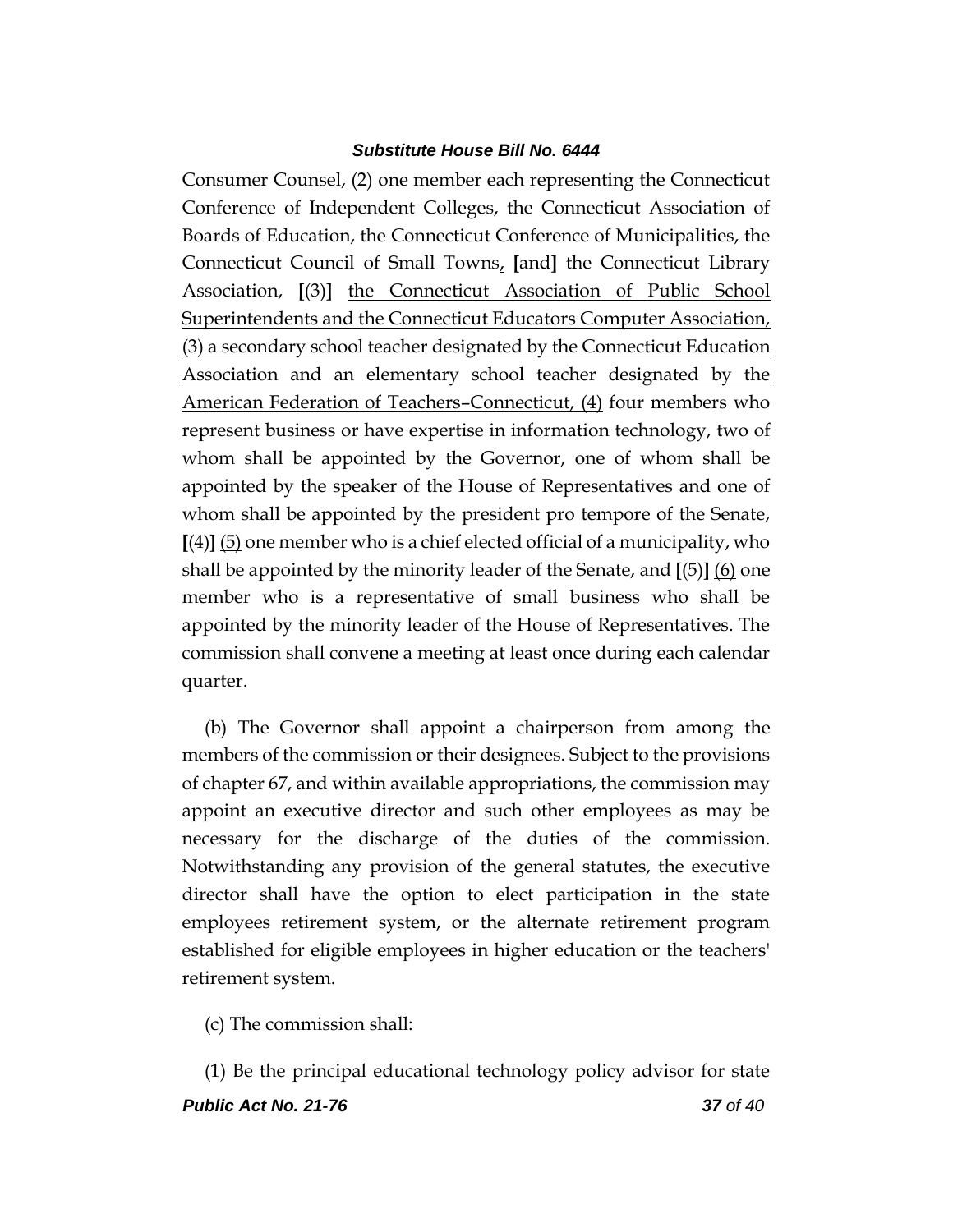government;

(2) Develop, oversee and direct the attainment of state-wide technology goals including:

(A) Connecting all institutions of higher education, libraries, public elementary and secondary schools, regional educational service centers and other parties through a state-wide high speed, flexible network that will allow for video, voice and data transmission;

(B) Wiring all school classrooms and connecting them to the Internet and to the state-wide **[**high speed**]** high-speed network through wired, wireless, or any other digital transmission technology providing **[**high speed**]** high-speed connectivity;

(C) Providing access for all public schools, public libraries and libraries at institutions of higher education to a core set of on-line full text resources and to the ability to purchase collaboratively for other collections in order to maximize buying power;

(D) Ensuring, in cooperation with the State Board of Education, competency in computing skills by the sixth grade for all students;

(E) Ensuring competency in specific computing skills and the integration of technology into the curriculum for all public school teachers;

(F) Ensuring that institutions of higher education offer a wide range of course and degree programs via the Internet and through other synchronous and asynchronous methods;

(3) Coordinate the activities of all state agencies, educational institutions and other parties involved in the creation and management of a reliable and secure network that will offer connectivity and allow for the transmission of video, voice and data transmission to every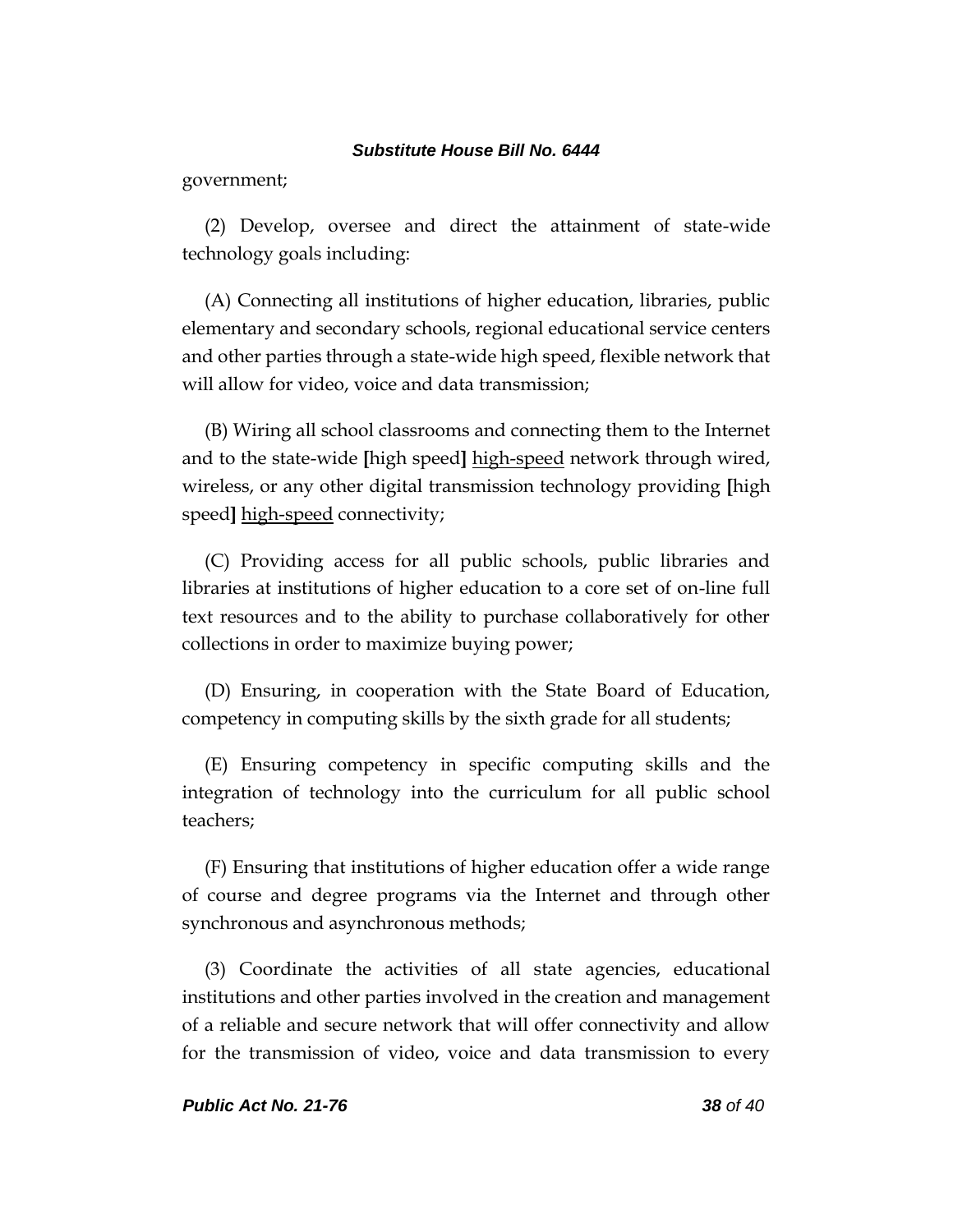library, school, regional educational service center and institution of higher education;

(4) Be the liaison between the Governor and the General Assembly and local, state and federal organizations and entities with respect to educational technology matters;

(5) Develop and maintain a long-range plan and make related recommendations for the coordination of educational technology. The plan shall (A) establish clear goals and a strategy for using telecommunications and information technology to improve education, (B) include a professional development strategy to ensure that teachers and faculty know how to use the new technologies to improve education, (C) include an assessment of the telecommunications, hardware, software and other services that will be needed to improve education, and (D) include an evaluation process that monitors progress towards the specified goals;

(6) Measure the availability and usage of Internet access sites available to the public, including, but not limited to, those maintained by state and local government agencies, libraries, schools, institutions of higher education, nonprofit organizations, businesses and other organizations and recommend strategies for reducing the disparities in Internet accessibility and usage across the state and among all potential users;

(7) Establish methods and procedures to ensure the maximum involvement of members of the public, educators, librarians, representatives of higher education, the legislature and local officials in educational technology matters and organize, as necessary, advisory boards consisting of individuals with expertise in a particular discipline significant to the work of the commission;

(8) **[**On**]** Report, on or before January **[**1, 2001, and**]** first, annually,